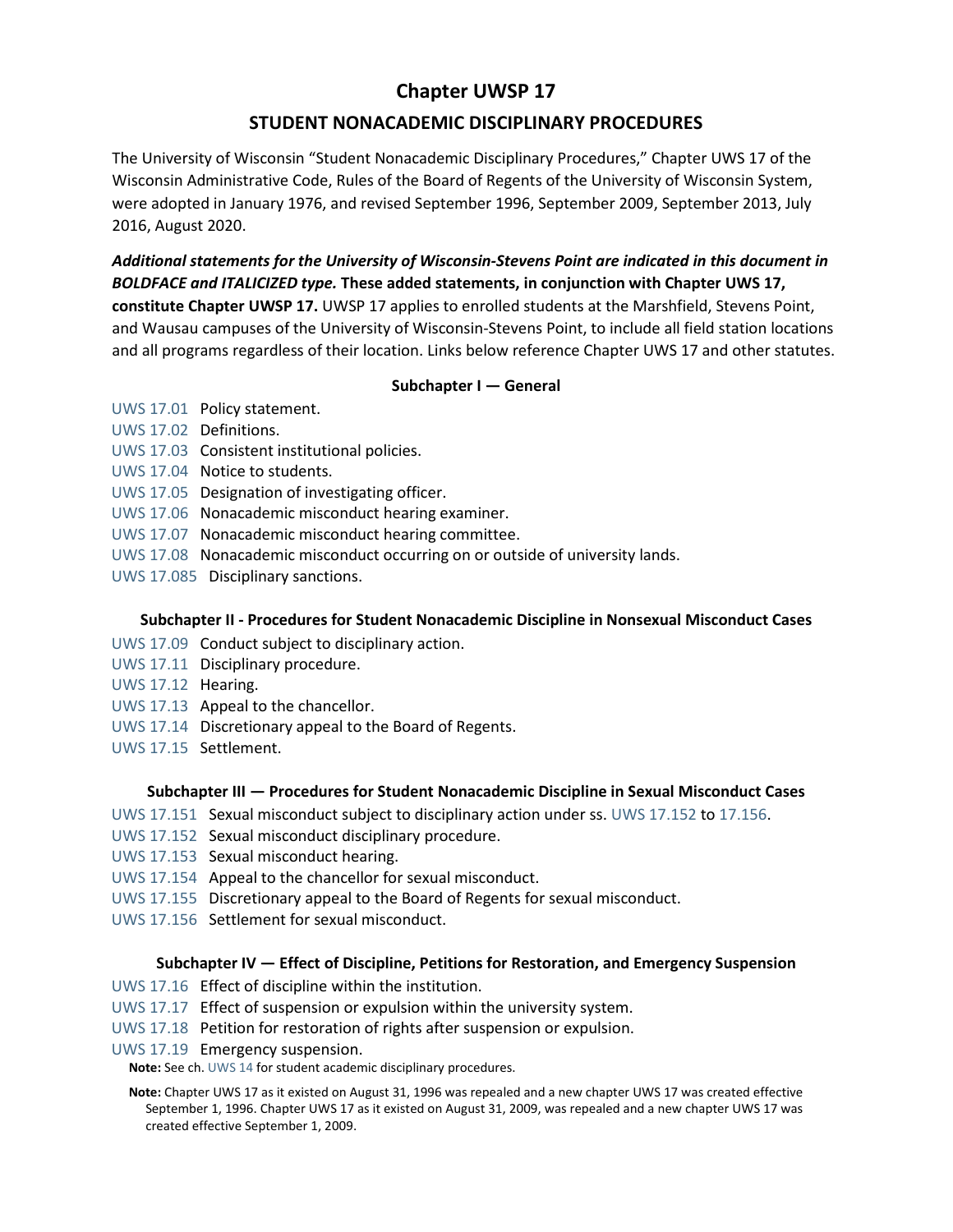# **Subchapter I — General**

**UWS 17.01 Policy statement.** The missions of the University of Wisconsin System and its individual institutions can be realized only if the university's teaching, learning, research and service activities occur in living and learning environments that are safe and free from violence, harassment, fraud, theft, disruption and intimidation. In promoting such environments, the university has a responsibility to address student nonacademic misconduct; this responsibility is separate from and independent of any civil or criminal action resulting from a student's conduct. This chapter defines nonacademic misconduct, provides university procedures for effectively addressing misconduct, and offers educational responses to misconduct. The University of Wisconsin System is committed to respecting students' constitutional rights. Nothing in this chapter is intended to restrict students' constitutional rights, including rights of freedom of speech or to peaceably assemble with others.

# **UWS 17.02 Definitions.** In this chapter:

- **(1)** "Chief administrative officer" means the chancellor of an institution or the chancellor's designees. *At UW-Stevens Point, the Chief administrative officer is the Dean of Students or their designee.*
- **(2)** "Clear and convincing evidence" means information that would persuade a reasonable person to have a firm belief that a proposition is more likely true than not true. It is a higher standard of proof than "preponderance of the evidence."
- **(2m)** "Complainant" means any individual who is alleged to be the subject of sexual misconduct, as defined in s. [UWS 17.151.](https://docs.legis.wisconsin.gov/document/administrativecode/UWS%2017.151)
- **(2r)** " Consent" means words or overt actions by a person who is competent to give informed consent, indicating a freely given agreement to engage in sexual activity or other activity referenced in the definitions of sexual assault and sexual exploitation in s. [UWS 17.151.](https://docs.legis.wisconsin.gov/document/administrativecode/UWS%2017.151) A person is unable to give consent if the person is in a state of incapacitation because of drugs, alcohol, physical or intellectual disability, or unconsciousness.
- **(3)** "Days" means calendar days.
- **(4)** "Delivered" means sent by electronic means to the student's official university email address and, in addition, provided by any of the following methods:
	- **(a)** Given personally.
	- **(b)** Placed in the student's official university mailbox.
	- **(c)** Mailed by regular first class United States mail to the student's current address as maintained by the institution.
- **(5)** "Disciplinary file" means the record maintained by the student affairs officer responsible for student discipline.
- **(6)** "Disciplinary probation" means a status in which a student may remain enrolled in the university only upon the condition that the student complies with specified standards of conduct or other requirements or restrictions on privileges, for a specified period of time, not to exceed two years.
- **(7)** "Disciplinary sanction" means any action listed in s. [UWS 17.085 \(1\)](https://docs.legis.wisconsin.gov/document/administrativecode/UWS%2017.085(1)) taken in response to student nonacademic misconduct.
- **(7m)** " Education program or activity" means, for purposes of Title IX misconduct only, locations, events, or circumstances over which the university exercised substantial control over both the respondent and the context in which the relevant misconduct occurs, and also includes any building owned or controlled by a student organization that is officially recognized by the university.
- **(8)** "Expulsion" means termination of student status with resultant loss of all student rights and privileges.
- **(8m)** " Formal Title IX complaint" means, for the purposes of Title IX misconduct only, a document filed by a complainant or signed by the Title IX Coordinator alleging sexual harassment, sexual assault, dating violence, domestic violence, or stalking against a student and requesting that the institution investigate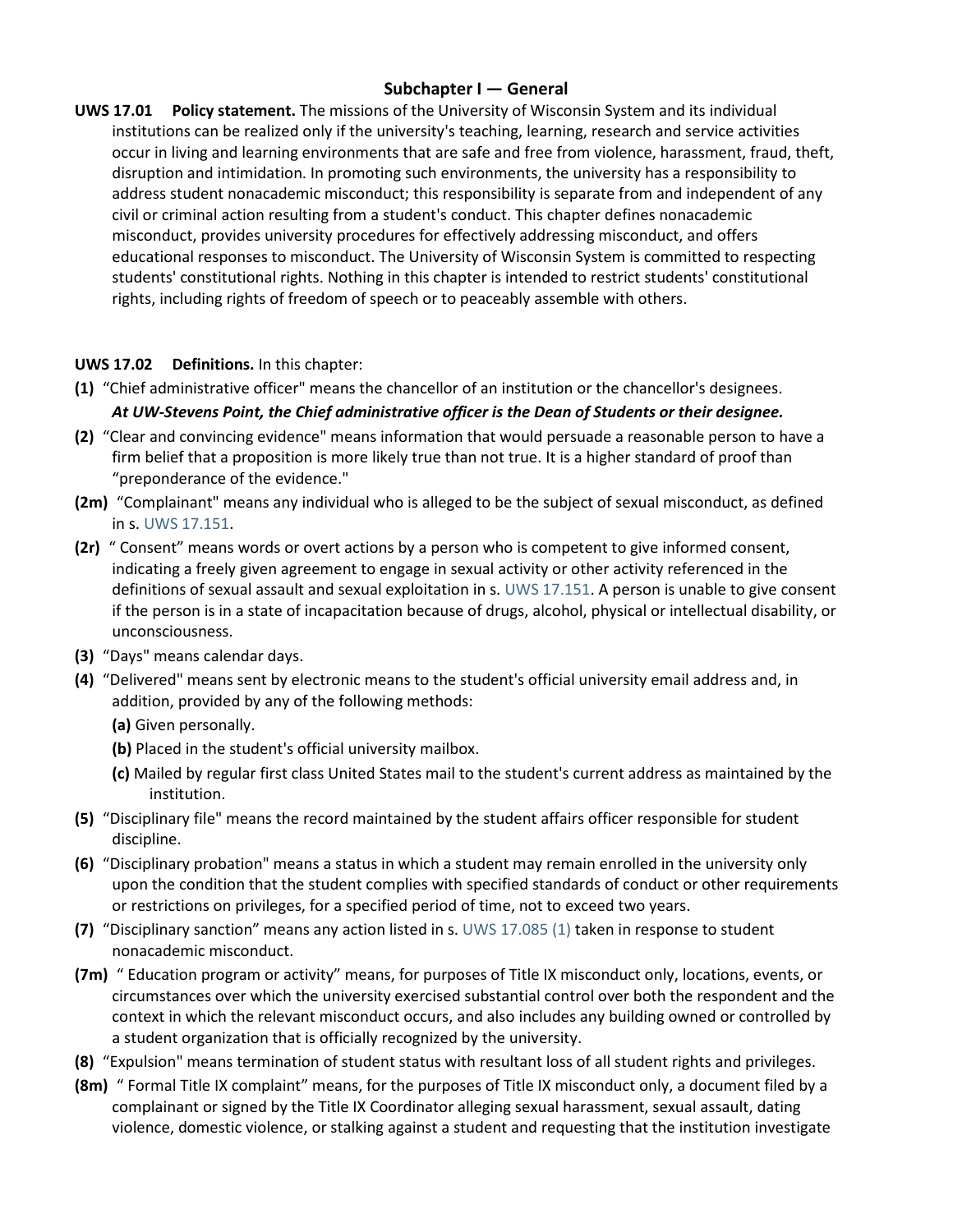the allegations. At the time of filing of the formal Title IX complaint, the complainant shall be participating in or attempting to participate in an educational program or activity. A formal Title IX complaint may be filed in person, by mail, by electronic mail, or any other method designated by the university. A formal Title IX complaint shall include a physical or digital signature of the complainant or the Title IX Coordinator.

- **(9)** "Hearing examiner" means an individual, other than the investigating officer, appointed by the chief administrative officer in accordance with s. [UWS 17.06 \(2\)](https://docs.legis.wisconsin.gov/document/administrativecode/UWS%2017.06(2)) for the purpose of conducting a hearing under s. [UWS 17.12](https://docs.legis.wisconsin.gov/document/administrativecode/UWS%2017.12) or [17.153.](https://docs.legis.wisconsin.gov/document/administrativecode/UWS%2017.153)
- **(9m)** " Incapacitation" means the state of being unable to physically or mentally make informed rational judgments and effectively communicate, and may include unconsciousness, sleep, or blackouts, and may result from the use of alcohol or other drugs. Where alcohol or other drugs are involved, evaluation of incapacitation requires an assessment of how the consumption of alcohol or drugs affects a person's decision-making ability; awareness of consequences; ability to make informed, rational judgments; capacity to appreciate the nature and quality of the act; or level of consciousness. The assessment is based on objectively and reasonably apparent indications of incapacitation when viewed from the perspective of a sober, reasonable person.
- **(10)** "Institution" means any university, or an organizational equivalent designated by the board.
- **(11)** "Investigating officer" means an individual, or the individual's designee, appointed by the chief administrative officer of each institution, to conduct investigations of nonacademic misconduct under this chapter.
- **(12)** "Nonacademic misconduct hearing committee" or "committee" means the committee appointed pursuant to s. [UWS 17.07](https://docs.legis.wisconsin.gov/document/administrativecode/UWS%2017.07) to conduct hearings under s. [UWS 17.12](https://docs.legis.wisconsin.gov/document/administrativecode/UWS%2017.12) or [17.153.](https://docs.legis.wisconsin.gov/document/administrativecode/UWS%2017.153)
- **(12m)** " Party" refers to a respondent or complainant involved in a disciplinary procedure under subch. [III.](https://docs.legis.wisconsin.gov/document/administrativecode/subch.%20III%20of%20ch.%20UWS%2017)
- **(13)** "Preponderance of the evidence" means information that would persuade a reasonable person that a proposition is more probably true than not true. It is a lower standard of proof than "clear and convincing evidence" and is the minimum standard for a finding of responsibility under this chapter.
- **(13m)** "Respondent," means any student who was registered for study in an institution for the academic period, or between academic periods for continuing students, when the misconduct occurred and has been reported to have violated s. [UWS 17.09](https://docs.legis.wisconsin.gov/document/administrativecode/UWS%2017.09) or [17.151.](https://docs.legis.wisconsin.gov/document/administrativecode/UWS%2017.151)
- **(14)** "Student" means any person who is registered for study in an institution for the academic period in which the misconduct occurred, or between academic periods, for continuing students.
- **(15)** "Student affairs officer" means the dean of students, student affairs officer, or other personnel designated by the chief administrative officer to coordinate disciplinary hearings and carry out duties described in this chapter.
- **(16)** "Suspension" means a loss of student status for a specified length of time, not to exceed two years, with resultant loss of all student rights and privileges.
- **(17)** "University lands" means all real property owned by, leased by, or otherwise subject to the control of the Board of Regents of the University of Wisconsin System.
- **UWS 17.03 Consistent institutional policies.** Each institution is authorized to adopt policies consistent with this chapter. A copy of such policies shall be filed with the Board of Regents and the University of Wisconsin System office of academic affairs.
- **UWS 17.04 Notice to students.** Each institution shall publish ch. [UWS 17](https://docs.legis.wisconsin.gov/document/administrativecode/ch.%20UWS%2017) on its website and shall make ch. [UWS 17](https://docs.legis.wisconsin.gov/document/administrativecode/ch.%20UWS%2017) and any institutional policies implementing ch. [UWS 17](https://docs.legis.wisconsin.gov/document/administrativecode/ch.%20UWS%2017) freely available to students through the website or other means.

.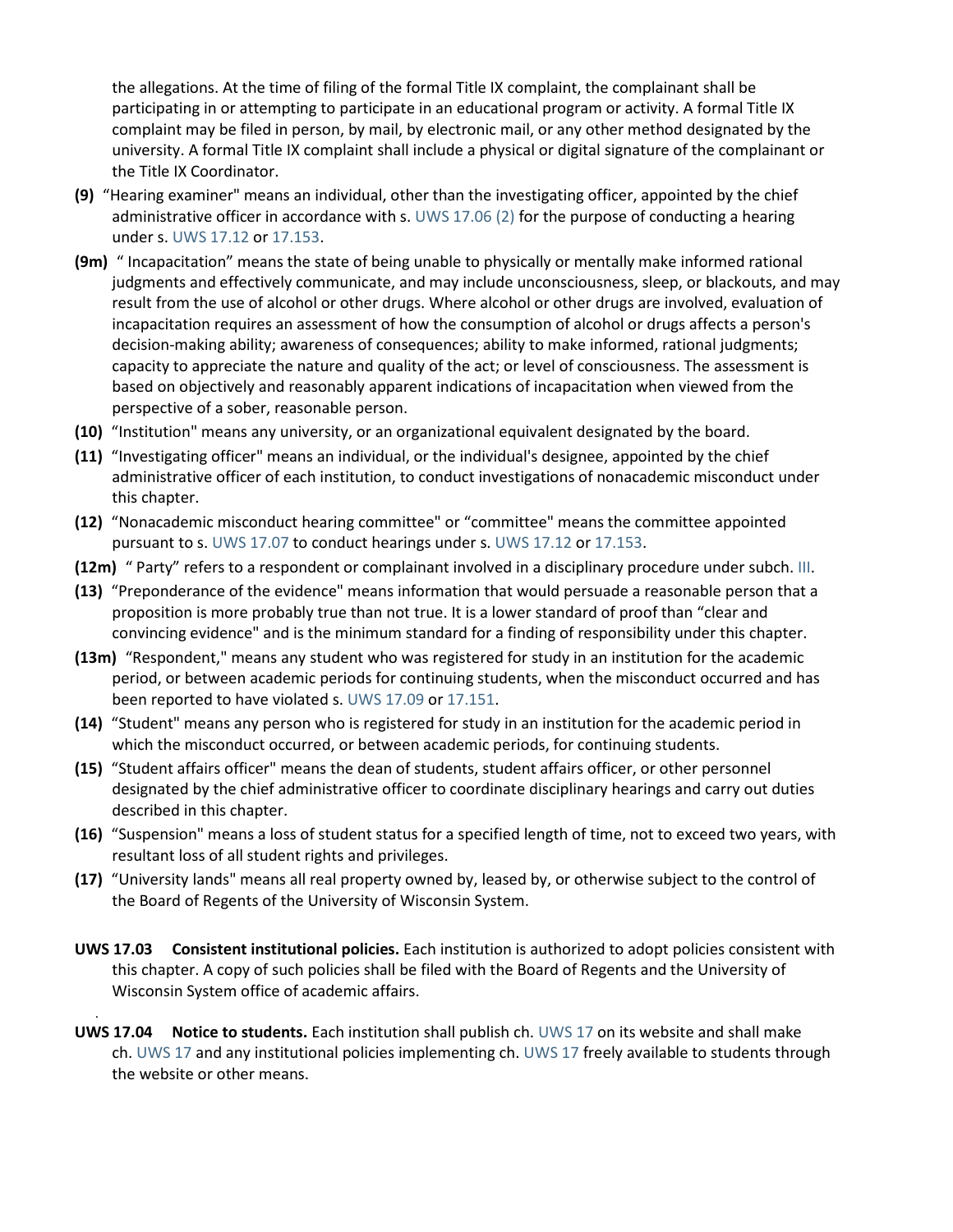**UWS 17.05 Designation of investigating officer.** The chief administrative officer of each institution shall designate an investigating officer or officers for allegations of student nonacademic misconduct. The investigating officer shall investigate student nonacademic misconduct and initiate procedures for nonacademic misconduct under s. [UWS 17.11](https://docs.legis.wisconsin.gov/document/administrativecode/UWS%2017.11) or [17.152.](https://docs.legis.wisconsin.gov/document/administrativecode/UWS%2017.152) For allegations involving sexual misconduct, as defined in s. [UWS 17.151,](https://docs.legis.wisconsin.gov/document/administrativecode/UWS%2017.151) the Title IX Coordinator or designee shall serve as the investigating officer.

# **UWS 17.06 Nonacademic misconduct hearing examiner.**

- **(1)** The chief administrative officer of each institution, in consultation with faculty, academic staff, and student representatives, shall adopt policies providing for the designation of a student nonacademic misconduct hearing examiner to fulfill the responsibilities of the nonacademic misconduct hearing examiner in this chapter.
- **(2)** A hearing examiner shall be selected by the chief administrative officer pursuant to the policies adopted under sub. [\(1\).](https://docs.legis.wisconsin.gov/document/administrativecode/UWS%2017.06(1))

## **UWS 17.07 Nonacademic misconduct hearing committee.**

- **(1)** The chief administrative officer of each institution, in consultation with faculty, academic staff, and student representatives, shall adopt policies providing for the establishment of a student nonacademic misconduct hearing committee to fulfill the responsibilities of the nonacademic misconduct hearing committee in this chapter.
- **(2)** A student nonacademic misconduct hearing committee shall consist of at least three persons, including at least one student, except that no such committee shall be constituted with a majority of members who are students. The presiding officer, who may be the hearing examiner designated pursuant to s. [UWS](https://docs.legis.wisconsin.gov/document/administrativecode/UWS%2017.06)  [17.06,](https://docs.legis.wisconsin.gov/document/administrativecode/UWS%2017.06) shall be appointed by the chief administrative officer. The presiding officer and at least one other member shall constitute a quorum at any hearing held pursuant to due notice.

#### **UWS 17.08 Nonacademic misconduct occurring on or outside of university lands.**

- **(1)** MISCONDUCT ON UNIVERSITY LANDS. Except as provided in s. [UWS 17.08 \(2\),](https://docs.legis.wisconsin.gov/document/administrativecode/UWS%2017.08(2)) the provisions contained in this chapter shall apply to the student conduct described in ss. [UWS 17.09](https://docs.legis.wisconsin.gov/document/administrativecode/UWS%2017.09) and [17.151](https://docs.legis.wisconsin.gov/document/administrativecode/UWS%2017.151) that occurs on university lands or at university-sponsored events.
- **(2)** MISCONDUCT OUTSIDE OF UNIVERSITY LANDS. The provisions contained in this chapter may apply to the student conduct described in ss. [UWS 17.09](https://docs.legis.wisconsin.gov/document/administrativecode/UWS%2017.09) and [17.151](https://docs.legis.wisconsin.gov/document/administrativecode/UWS%2017.151) that occurs outside of university lands only when, in the judgment of the investigating officer, the conduct adversely affects a substantial university interest. In determining whether the conduct adversely affects a substantial university interest, the investigating officer shall consider whether the conduct meets one or more of the following conditions:
	- **(a)** The conduct constitutes or would constitute a serious criminal offense, regardless of the existence of any criminal proceedings.
	- **(b)** The conduct indicates that the student presented or may present a danger or threat to the health or safety of the student or others.
	- **(c)** The conduct demonstrates a pattern of behavior that seriously impairs the university's ability to fulfill its teaching, research, or public service missions.

#### **UWS 17.085 Disciplinary sanctions.**

- **(1)** The disciplinary sanctions that may be imposed for nonacademic misconduct, in accordance with the procedures of ss. [UWS 17.11](https://docs.legis.wisconsin.gov/document/administrativecode/UWS%2017.11) to [17.13,](https://docs.legis.wisconsin.gov/document/administrativecode/UWS%2017.13) and [17.152](https://docs.legis.wisconsin.gov/document/administrativecode/UWS%2017.152) to [17.154,](https://docs.legis.wisconsin.gov/document/administrativecode/UWS%2017.154) are any of the following:
	- **(a)** A written reprimand.
	- **(b)** Denial of specified university privileges.
	- **(c)** Payment of restitution.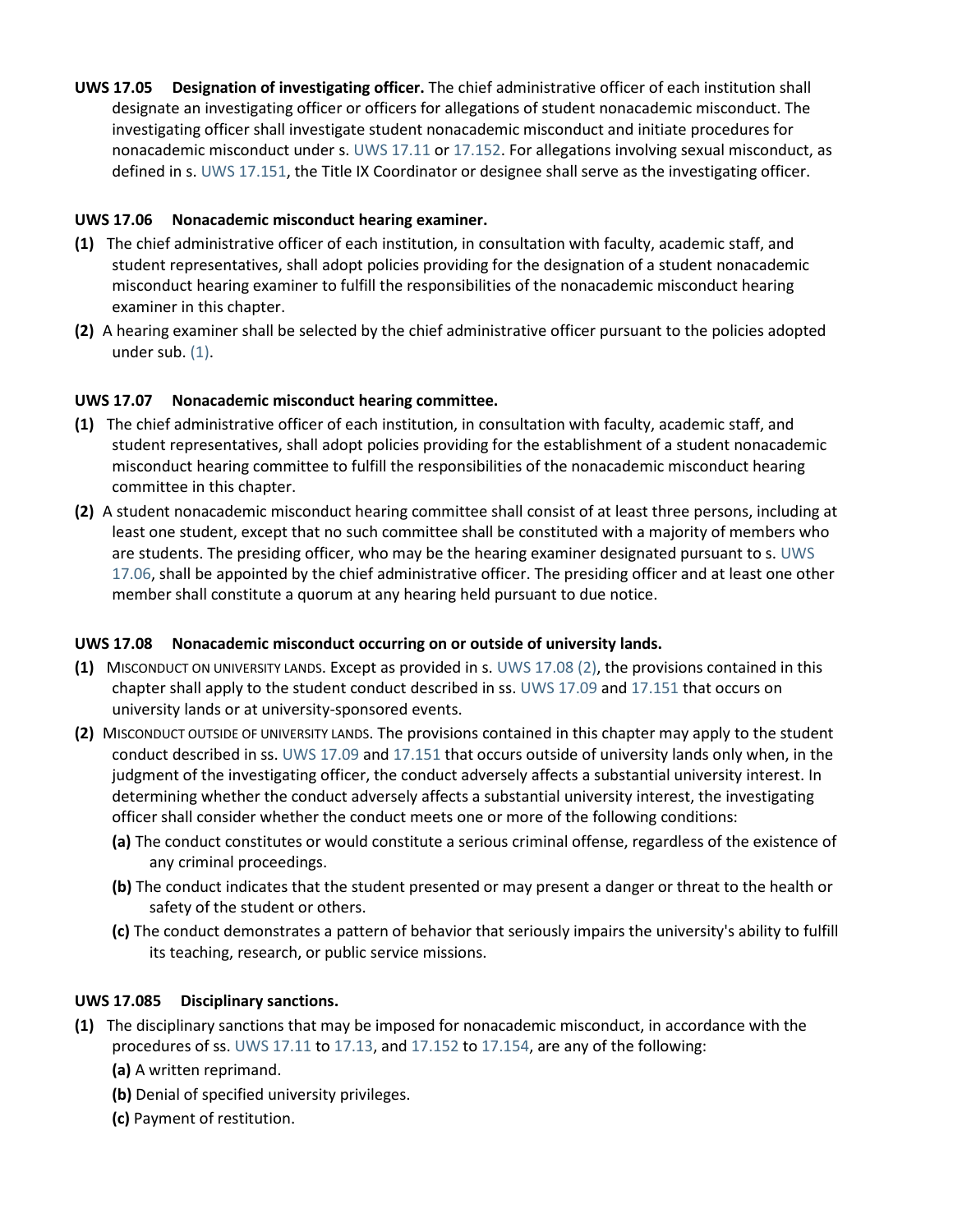- **(d)** Educational or service sanctions, including community service.
- **(e)** Disciplinary probation.
- **(f)** Imposition of reasonable terms and conditions on continued student status.
- **(g)** Removal from a course in progress.
- **(h)** Enrollment restrictions on a course or program.
- **(i)** Suspension.
- **(j)** Expulsion.
- **(2)** One or more of the disciplinary sanctions listed in sub. [\(1\)](https://docs.legis.wisconsin.gov/document/administrativecode/UWS%2017.085(1)) may be imposed for an incident of nonacademic misconduct.
- **(3)** Disciplinary sanctions shall not include the termination or revocation of student financial aid; however, this shall not be interpreted as precluding the individual operation of rules or standards governing eligibility for student financial aid under which the imposition of a disciplinary sanction could result in disqualification of a student for financial aid.

# **Subchapter II - Procedures for Student Nonacademic Discipline in Nonsexual Misconduct Cases**

- **UWS 17.09 Conduct subject to disciplinary action.** In accordance with s. [UWS 17.08,](https://docs.legis.wisconsin.gov/document/administrativecode/UWS%2017.08) the university may discipline a student for engaging in, attempting to engage in, or assisting others to engage in any of the following types of nonacademic misconduct. Conduct defined in s. [UWS 17.09](https://docs.legis.wisconsin.gov/document/administrativecode/UWS%2017.09) shall use the disciplinary procedure, hearing, appeal, and settlement processes detailed in ss. [UWS 17.11](https://docs.legis.wisconsin.gov/document/administrativecode/UWS%2017.11) to [17.15.](https://docs.legis.wisconsin.gov/document/administrativecode/UWS%2017.15) However, at the university's discretion, conduct defined in s. [UWS 17.09,](https://docs.legis.wisconsin.gov/document/administrativecode/UWS%2017.09) when arising out of the same facts and circumstances as sexual misconduct defined in s. [UWS 17.151,](https://docs.legis.wisconsin.gov/document/administrativecode/UWS%2017.151) may be consolidated with such charges and addressed with the disciplinary procedure, hearing, appeal, and settlement processes detailed in ss. [UWS 17.152](https://docs.legis.wisconsin.gov/document/administrativecode/UWS%2017.152) to [17.156.](https://docs.legis.wisconsin.gov/document/administrativecode/UWS%2017.156)
- **(1)** DANGEROUS CONDUCT. Conduct that endangers or threatens the health or safety of oneself or another person.
- **(4)** HARASSMENT. Conduct defined in s. [947.013,](https://docs.legis.wisconsin.gov/document/statutes/947.013) Stats.
- **(5)** HAZING. Conduct defined in s. [948.51,](https://docs.legis.wisconsin.gov/document/statutes/948.51) Stats.
- **(6)** ILLEGAL USE, POSSESSION, MANUFACTURE, OR DISTRIBUTION OF ALCOHOL OR CONTROLLED SUBSTANCES. Use, possession, manufacture, or distribution of alcoholic beverages or of marijuana, narcotics, or other controlled substances, except as expressly permitted by law or university policy.
- **(7)** UNAUTHORIZED USE OF OR DAMAGE TO PROPERTY. Unauthorized possession of, use of, moving of, tampering with, damage to, or destruction of university property or the property of others.
- **(8)** DISRUPTION OF UNIVERSITY-AUTHORIZED ACTIVITIES. Conduct that obstructs or impairs university-run or university-authorized activities, or that interferes with or impedes the ability of a person to participate in university-run or university-authorized activities.
- **(9)** FORGERY OR FALSIFICATION. Unauthorized possession of or fraudulent creation, alteration, or misuse of any university or other governmental document, record, key, electronic device, or identification.
- **(10)** MISUSE OF COMPUTING RESOURCES. Conduct that involves any of the following:
	- **(a)** Failure to comply with laws, license agreements, and contracts governing university computer network, software, and hardware use.
	- **(b)** Use of university computing resources for unauthorized commercial purposes or personal gain.
	- **(c)** Failure to protect a personal password or university-authorized account.
	- **(d)** Breach of computer security, invasion of privacy, or unauthorized access to university computing resources.
	- *For more information regarding Information Technology policies, please refer to: www.UWSP.edu/it/about/policies*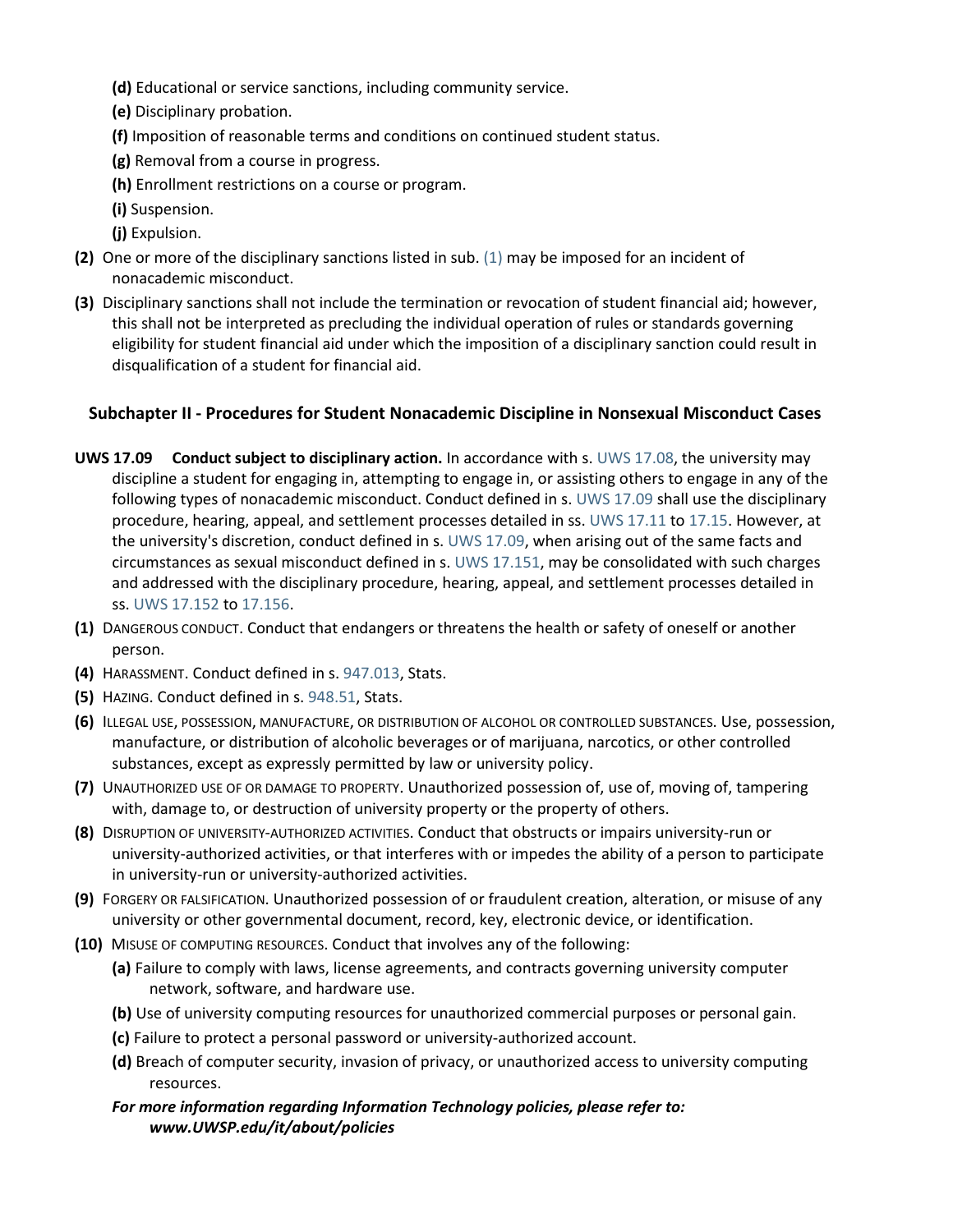- **(11)** FALSE STATEMENT OR REFUSAL TO COMPLY REGARDING A UNIVERSITY MATTER. Making a knowingly false oral or written statement to any university employee or agent of the university regarding a university matter, or refusal to comply with a reasonable request on a university matter.
- **(12)** VIOLATION OF CRIMINAL LAW. Conduct that constitutes a criminal offense as defined by state or federal law.
- **(13)** SERIOUS AND REPEATED VIOLATIONS OF MUNICIPAL LAW. Serious and repeated off-campus violations of municipal law.
- **(14)** VIOLATION OF CH. UWS 18. Conduct that violates ch. [UWS 18,](https://docs.legis.wisconsin.gov/document/administrativecode/ch.%20UWS%2018) including, but not limited to, provisions regulating fire safety, theft, and dangerous weapons.
- **(15)** VIOLATION OF UNIVERSITY RULES. Conduct that violates any published university rules, regulations, or policies, including provisions contained in university contracts with students.
- **(16)** NONCOMPLIANCE WITH DISCIPLINARY SANCTIONS. Conduct that violates a sanction, requirement, or restriction imposed in connection with previous disciplinary action.

*Failure to comply with requirements of a university assigned sanction will result in a finding of responsibility for 17.09(14), the charge and outcome being added to the original disciplinary case, and a Dean of Students hold being placed on the student's university account. The student will be notified of the 17.09(14) outcome, placement of the hold, and reminded of the previous sanctions so they can resolve the issue. Once the student completes the sanction requirements, the disciplinary hold will be lifted.*

**(20)** RETALIATION. Intimidation, threats, coercion, or discrimination against any individual for the purpose of interfering with any right or privilege secured in ss. [UWS 17.152](https://docs.legis.wisconsin.gov/document/administrativecode/UWS%2017.152) to [17.156,](https://docs.legis.wisconsin.gov/document/administrativecode/UWS%2017.156) or because the individual has made a report or complaint, testified, assisted, or participated or refused to participate in any manner in an investigation, proceeding, or hearing under ss. [UWS 17.152](https://docs.legis.wisconsin.gov/document/administrativecode/UWS%2017.152) to [17.156.](https://docs.legis.wisconsin.gov/document/administrativecode/UWS%2017.156)

## **UWS 17.11 Disciplinary procedure.**

- **(1)** PROCESS. The investigating officer may proceed in accordance with this section to impose, subject to hearing and appeal rights, one or more of the disciplinary sanctions listed in s. [UWS 17.085 \(1\)](https://docs.legis.wisconsin.gov/document/administrativecode/UWS%2017.085(1)) for conduct defined in s. [UWS 17.09.](https://docs.legis.wisconsin.gov/document/administrativecode/UWS%2017.09)
- **(2)** CONFERENCE WITH RESPONDENT. When the investigating officer concludes that proceedings under this section are warranted, the investigating officer shall promptly contact the respondent in person, by telephone, or by electronic mail to offer to discuss the matter, review the investigating officer's basis for believing that the respondent engaged in nonacademic misconduct, and to afford the respondent an opportunity to respond. If the respondent fails to respond to the investigating officer, the investigating officer may proceed to decide on the basis of the available information.
- **(3)** DETERMINATION BY THE INVESTIGATING OFFICER THAT NO DISCIPLINARY SANCTION IS WARRANTED. If, as a result of a discussion under sub. [\(2\)](https://docs.legis.wisconsin.gov/document/administrativecode/UWS%2017.11(2)) or review of available information, the investigating officer determines that nonacademic misconduct did not in fact occur, or that no disciplinary sanction is warranted under the circumstances, the matter shall be considered resolved without the necessity for further action. The investigating officer shall notify the respondent.
- **(4)** PROCESS FOLLOWING DETERMINATION BY THE INVESTIGATING OFFICER THAT NONACADEMIC MISCONDUCT OCCURRED.

**(a)** If, as a result of a discussion under sub. [\(2\)](https://docs.legis.wisconsin.gov/document/administrativecode/UWS%2017.11(2)) or review of available information, the investigating officer determines that nonacademic misconduct did occur and that one or more of the disciplinary sanctions listed under s. [UWS 17.085 \(1\)](https://docs.legis.wisconsin.gov/document/administrativecode/UWS%2017.085(1)) should be recommended, the investigating officer shall prepare a written report which shall contain all of the following:

- **1.** A description of the alleged misconduct.
- **2.** A description of all information available to the university regarding the alleged misconduct.
- **3.** Specification of the sanction sought.
- **4.** Notice of the respondent's right to a hearing.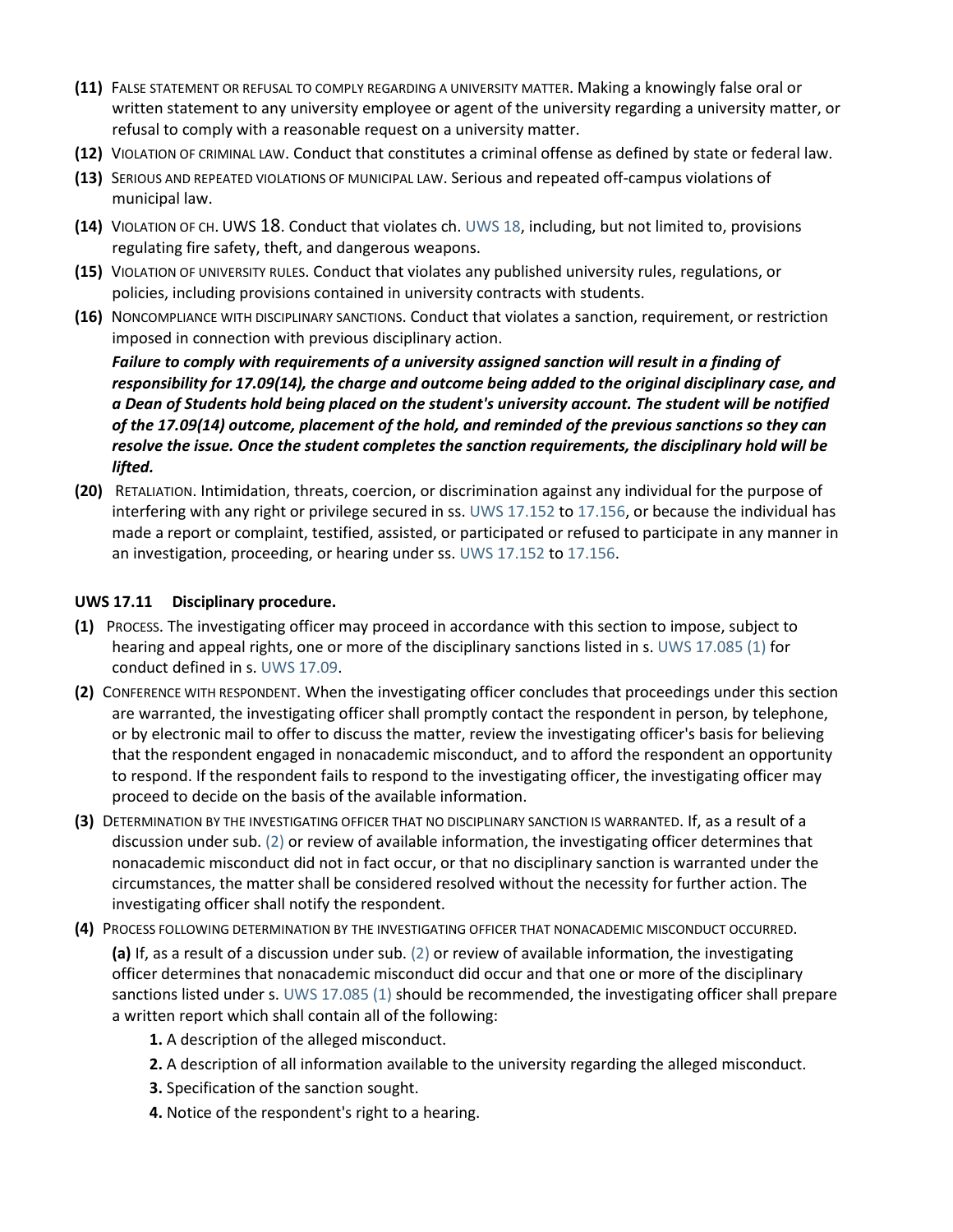- **5.** A copy of this chapter and of the institutional procedures adopted to implement this section.
- **(b)** The written report shall be delivered to the respondent.

**(c)** A respondent who receives a written report under this section has the right to a hearing under s. [UWS 17.12](https://docs.legis.wisconsin.gov/document/administrativecode/UWS%2017.12) to contest the determination that nonacademic misconduct occurred, the choice of disciplinary sanctions, or both.

- **1.** Where the disciplinary sanction sought is one of those listed in s. [UWS 17.085 \(1\) \(a\)](https://docs.legis.wisconsin.gov/document/administrativecode/UWS%2017.085(1)(a)) to [\(g\),](https://docs.legis.wisconsin.gov/document/administrativecode/UWS%2017.085(1)(g)) and if the respondent desires a hearing, the respondent shall file a written request with the student affairs officer within 10 days of the date the written report is delivered to the respondent. If the respondent does not request a hearing within this period, the determination of nonacademic misconduct shall be regarded as final, and the disciplinary sanction sought shall be imposed.
- **2.** Where the disciplinary sanction sought is one of those listed in s. [UWS 17.085 \(1\) \(h\)](https://docs.legis.wisconsin.gov/document/administrativecode/UWS%2017.085(1)(h)) to [\(j\),](https://docs.legis.wisconsin.gov/document/administrativecode/UWS%2017.085(1)(j)) the investigating officer shall forward a copy of the written report under par. [\(b\)](https://docs.legis.wisconsin.gov/document/administrativecode/UWS%2017.11(4)(b)) to the student affairs officer. The student affairs officer shall, upon receipt of the written report, proceed under s. [UWS 17.12](https://docs.legis.wisconsin.gov/document/administrativecode/UWS%2017.12) to schedule a hearing on the matter. A hearing shall be conducted unless the respondent waives, in writing, the right to such a hearing.

#### **UWS 17.12 Hearing.**

- **(1)** A respondent who requests a hearing, or for whom a hearing is scheduled under s. [UWS 17.11 \(4\) \(c\) 2.,](https://docs.legis.wisconsin.gov/document/administrativecode/UWS%2017.11(4)(c)2.) for conduct defined in s. [UWS 17.09,](https://docs.legis.wisconsin.gov/document/administrativecode/UWS%2017.09) shall have the right to decide whether the matter shall be heard by a hearing examiner or a hearing committee.
- **(2)** If a respondent requests a hearing under s. [UWS 17.11 \(4\) \(c\) 1.,](https://docs.legis.wisconsin.gov/document/administrativecode/UWS%2017.11(4)(c)1.) or a hearing is required to be scheduled under s. [UWS 17.11 \(4\) \(c\) 2.,](https://docs.legis.wisconsin.gov/document/administrativecode/UWS%2017.11(4)(c)2.) the student affairs officer shall take the necessary steps to convene the hearing and shall schedule it within 15 days of receipt of the request or written report. The hearing shall be conducted within 45 days of receipt of the request or written report, unless a different time period is mutually agreed upon by the respondent and investigating officer, or is ordered or permitted by the hearing examiner or committee.
- **(3)** No less than 5 days in advance of the hearing, the hearing examiner or committee shall obtain from the investigating officer, in writing, a full explanation of the facts upon which the determination of misconduct was based, and shall provide the respondent with access to or copies of the investigating officer's explanation, together with any other materials provided to the hearing examiner or committee by the investigating officer, including any additional available information of the type described in s. [UWS 17.11 \(4\) \(a\) 2.](https://docs.legis.wisconsin.gov/document/administrativecode/UWS%2017.11(4)(a)2.)
- **(4)** The hearing shall be conducted in accordance with the following guidance and requirements:
	- **(a)** The hearing process shall further the educational purposes and reflect the university context of nonacademic misconduct proceedings. The process need not conform to state or federal rules of criminal or civil procedure, except as expressly provided in ch. [UWS 17.](https://docs.legis.wisconsin.gov/document/administrativecode/ch.%20UWS%2017)
	- **(b)** The respondent shall have the right to question adverse witnesses, the right to present information and witnesses, the right to be heard on the respondent's own behalf, and the right to be accompanied by an advisor of the respondent's choice. The advisor may be a lawyer. In cases where the recommended disciplinary sanction is identified in s. [UWS 17.085 \(1\) \(a\)](https://docs.legis.wisconsin.gov/document/administrativecode/UWS%2017.085(1)(a)) to [\(h\),](https://docs.legis.wisconsin.gov/document/administrativecode/UWS%2017.085(1)(h)) the advisor may counsel the respondent but may not directly question adverse witnesses, present information or witnesses, or speak on behalf of the respondent except at the discretion of the hearing examiner or committee. In cases where the recommended disciplinary sanction is identified in s. [UWS 17.085 \(1\) \(i\)](https://docs.legis.wisconsin.gov/document/administrativecode/UWS%2017.085(1)(i)) or [\(j\),](https://docs.legis.wisconsin.gov/document/administrativecode/UWS%2017.085(1)(j)) or where the respondent has been charged with a crime in connection with the same conduct for which the disciplinary sanction is sought, the advisor may question adverse witnesses, present information and witnesses, and speak on behalf of the respondent. In accordance with the educational purposes of the hearing, the respondent is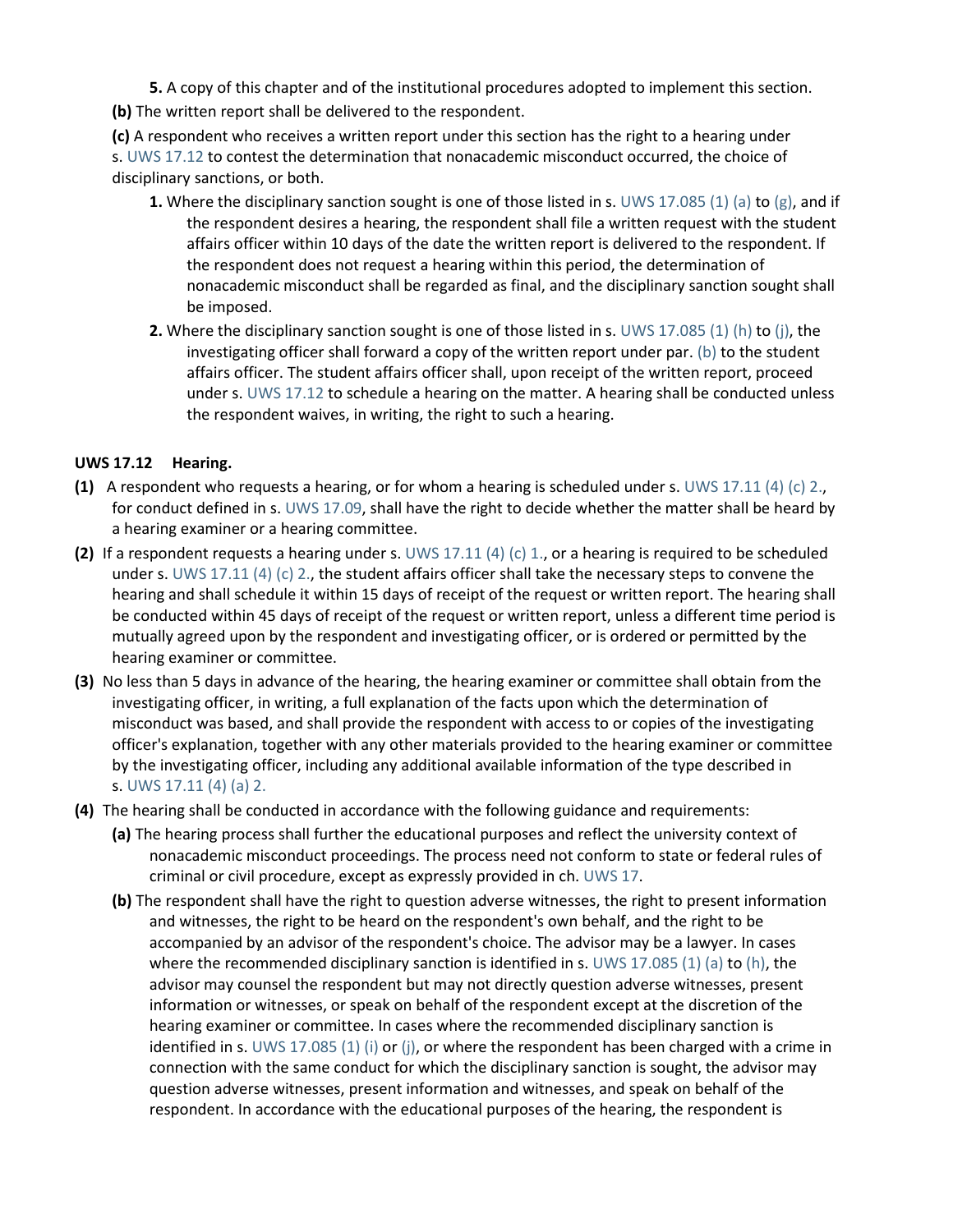expected to respond on the respondent's own behalf to questions asked of the respondent during the hearing.

**(c)** The hearing examiner or committee:

**1.** Shall admit information that has reasonable value in proving the facts, but may exclude immaterial, irrelevant, or unduly repetitious testimony.

- **2.** Shall observe recognized legal privileges.
- **3.** May take reasonable steps to maintain order, and to adopt procedures for the questioning of a witness appropriate to the circumstances of that witness's testimony, provided, however, whatever procedure is adopted, the respondent is allowed to effectively question the witness.
- **(d)** The hearing examiner or committee shall make a record of the hearing. The record shall include a verbatim record of the testimony, which may be a sound recording, and a file of the exhibits offered at the hearing. The respondent may access the record, except as may be precluded by applicable state or federal law.
- **(e)** The hearing examiner or committee shall prepare written findings of fact and a written statement of its decision based upon the record of the hearing.
- **(f)** A hearing examiner's or committee's finding of nonacademic misconduct shall be based on one of the following:
	- **1.** Clear and convincing evidence, when the sanction to be imposed is one of those listed in s. [UWS](https://docs.legis.wisconsin.gov/document/administrativecode/UWS%2017.085(1)(h))  [17.085 \(1\) \(h\)](https://docs.legis.wisconsin.gov/document/administrativecode/UWS%2017.085(1)(h)) to [\(j\).](https://docs.legis.wisconsin.gov/document/administrativecode/UWS%2017.085(1)(j))
	- **2.** A preponderance of the evidence, when the sanction to be imposed is one of those listed in s. [UWS 17.085 \(1\) \(a\)](https://docs.legis.wisconsin.gov/document/administrativecode/UWS%2017.085(1)(a)) to [\(g\).](https://docs.legis.wisconsin.gov/document/administrativecode/UWS%2017.085(1)(g))
- **(g)** The hearing examiner or committee may impose one or more of the disciplinary sanctions listed in s. [UWS 17.085 \(1\) \(a\)](https://docs.legis.wisconsin.gov/document/administrativecode/UWS%2017.085(1)(a)) to [\(g\)](https://docs.legis.wisconsin.gov/document/administrativecode/UWS%2017.085(1)(g)) that differs from the recommendation of the investigating officer. Sanctions under s. [UWS 17.085 \(1\) \(h\)](https://docs.legis.wisconsin.gov/document/administrativecode/UWS%2017.085(1)(h)) to [\(j\)](https://docs.legis.wisconsin.gov/document/administrativecode/UWS%2017.085(1)(j)) may not be imposed unless previously recommended by the investigating officer.
- **(h)** The hearing shall be conducted by the hearing examiner or committee, and the university's case against the respondent shall be presented by the investigating officer or the investigating officer's designee.
- **(i)** The decision of the hearing examiner or committee shall be prepared within 14 days of the hearing, and delivered to the respondent, excluding information that may be precluded by state or federal law. The decision shall become final within 14 days of the date on the written decision unless an appeal is taken under s. [UWS 17.13.](https://docs.legis.wisconsin.gov/document/administrativecode/UWS%2017.13)
- **(j)** If the respondent fails to appear at a schedule hearing and to proceed, the hearing examiner or committee may issue a decision based upon the information provided.
- **(k)** Disciplinary hearings are subject to s. [19.85,](https://docs.legis.wisconsin.gov/document/statutes/19.85) Stats., Wisconsin Open Meetings of Governmental Bodies, and may be closed if the respondent requests a closed hearing or if the hearing examiner or committee determines it is necessary to hold a closed hearing. Deliberations of the committee shall be held in closed session, in accordance with s. [19.85,](https://docs.legis.wisconsin.gov/document/statutes/19.85) Stats. As such, proper notice and other applicable rules shall be followed.

# **UWS 17.13 Appeal to the** *UW-STEVENS POINT CHIEF ADMINISTRATIVE OFFICER***.**

**(1)** For conduct defined in s. [UWS 17.09,](https://docs.legis.wisconsin.gov/document/administrativecode/UWS%2017.09) where the sanction prescribed by the hearing examiner or committee is one of those listed in s. [UWS 17.085 \(1\) \(h\)](https://docs.legis.wisconsin.gov/document/administrativecode/UWS%2017.085(1)(h)) to [\(j\),](https://docs.legis.wisconsin.gov/document/administrativecode/UWS%2017.085(1)(j)) the respondent may appeal in writing to the chief administrative officer within 14 days of the date of the written decision to review the decision of the hearing examiner or committee, based upon the record.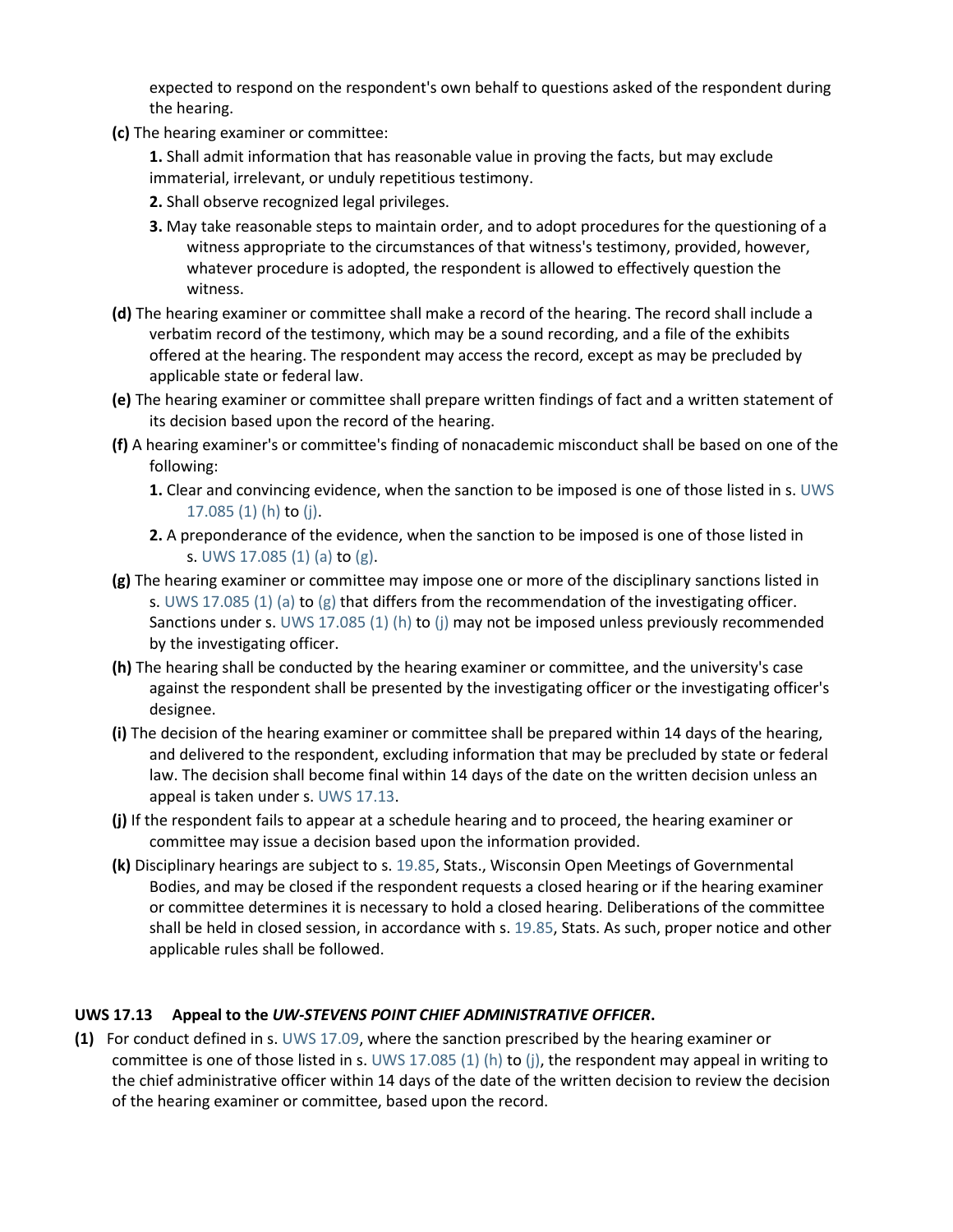- **(3)** The chief administrative officer has 30 days from receipt of an appeal to respond and shall sustain the decision unless the chief administrative officer finds any of the following:
	- **(a)** The information in the record does not support the findings or decision.
	- **(b)** Appropriate procedures were not followed which resulted in material prejudice to the respondent.
	- **(c)** The decision was based on factors proscribed by state or federal law.
- **(4)** If the chief administrative officer makes a finding under sub. [\(3\),](https://docs.legis.wisconsin.gov/document/administrativecode/UWS%2017.13(3)) the chief administrative officer may return the matter for consideration, or may invoke an appropriate remedy of the chief administrative officer's own. The chief administrative officer's decision shall be communicated to the respondent.
- **UWS 17.14 Discretionary appeal to the Board of Regents.** For conduct defined in s. [UWS 17.09,](https://docs.legis.wisconsin.gov/document/administrativecode/UWS%2017.09) institutional decisions under ss. [UWS 17.11](https://docs.legis.wisconsin.gov/document/administrativecode/UWS%2017.11) to [17.13](https://docs.legis.wisconsin.gov/document/administrativecode/UWS%2017.13) shall be final, except that the board of regents may, at its discretion, grant a review upon the record, upon written request submitted by the respondent within 14 days of the final institutional decision.
- **UWS 17.15 Settlement.** For conduct defined in s. [UWS 17.09,](https://docs.legis.wisconsin.gov/document/administrativecode/UWS%2017.09) the procedures set forth in this chapter allow the university and a respondent to enter into a settlement agreement regarding the alleged misconduct, after proper notice has been given. Any such agreement and its terms shall be in writing and signed by the respondent and the investigating officer or student affairs officer. The case is concluded when a copy of the signed agreement is delivered to the respondent.

**Subchapter III — Procedures for Student Nonacademic Discipline in Sexual Misconduct Cases**

- **UWS 17.151 Sexual misconduct subject to disciplinary action under ss. UWS 17.152 to 17.156.** In accordance with s. [UWS 17.08,](https://docs.legis.wisconsin.gov/document/administrativecode/UWS%2017.08) the university may discipline a student for engaging in, attempting to engage in, or assisting others to engage in any of the following types of nonacademic misconduct. Sexual misconduct, as defined in this section, shall use the disciplinary procedure, hearing, appeal, and settlement processes detailed in ss. [UWS 17.152](https://docs.legis.wisconsin.gov/document/administrativecode/UWS%2017.152) to [17.156.](https://docs.legis.wisconsin.gov/document/administrativecode/UWS%2017.156)
- **(1)** SEXUAL HARASSMENT. Conduct on the basis of sex that satisfies any of the following:
	- **(a)** Unwelcome conduct of a sexual nature directed towards a student, an employee, or a person participating in an education program or activity of the university that when using the legal "reasonable person" standard, is so severe, pervasive, and objectively offensive that it effectively denies the person equal access to the institution's education program or activity.
	- **(b)** Unwelcome conduct of a sexual nature directed towards an individual that, when using the legal "reasonable person" standard, is so severe or pervasive and objectively offensive that it has the purpose or effect of unreasonably interfering with an individual's academic or work performance or participation in a university sponsored or supported activity.
- **(2)** SEXUAL ASSAULT. An offense that meets any of the following definitions:
	- **(a)** Rape: The penetration, no matter how slight, of the vagina or anus, with any body part or object, or oral penetration by a sex organ of another person, without the consent of the complainant.
	- **(b)** Fondling: The touching of the private body parts of another person for the purpose of sexual gratification, without the consent of the complainant, including instances where the complainant is incapable of giving consent because of age or because of temporary or permanent mental incapacity.
	- **(c)** Incest: Sexual intercourse between persons who are related to each other within the degrees wherein marriage is prohibited by law as per s. [944.06,](https://docs.legis.wisconsin.gov/document/statutes/944.06) Stats.
	- **(d)** Statutory Rape: Sexual intercourse with a person who is under the statutory age of consent as per s. [948.02,](https://docs.legis.wisconsin.gov/document/statutes/948.02) Stats.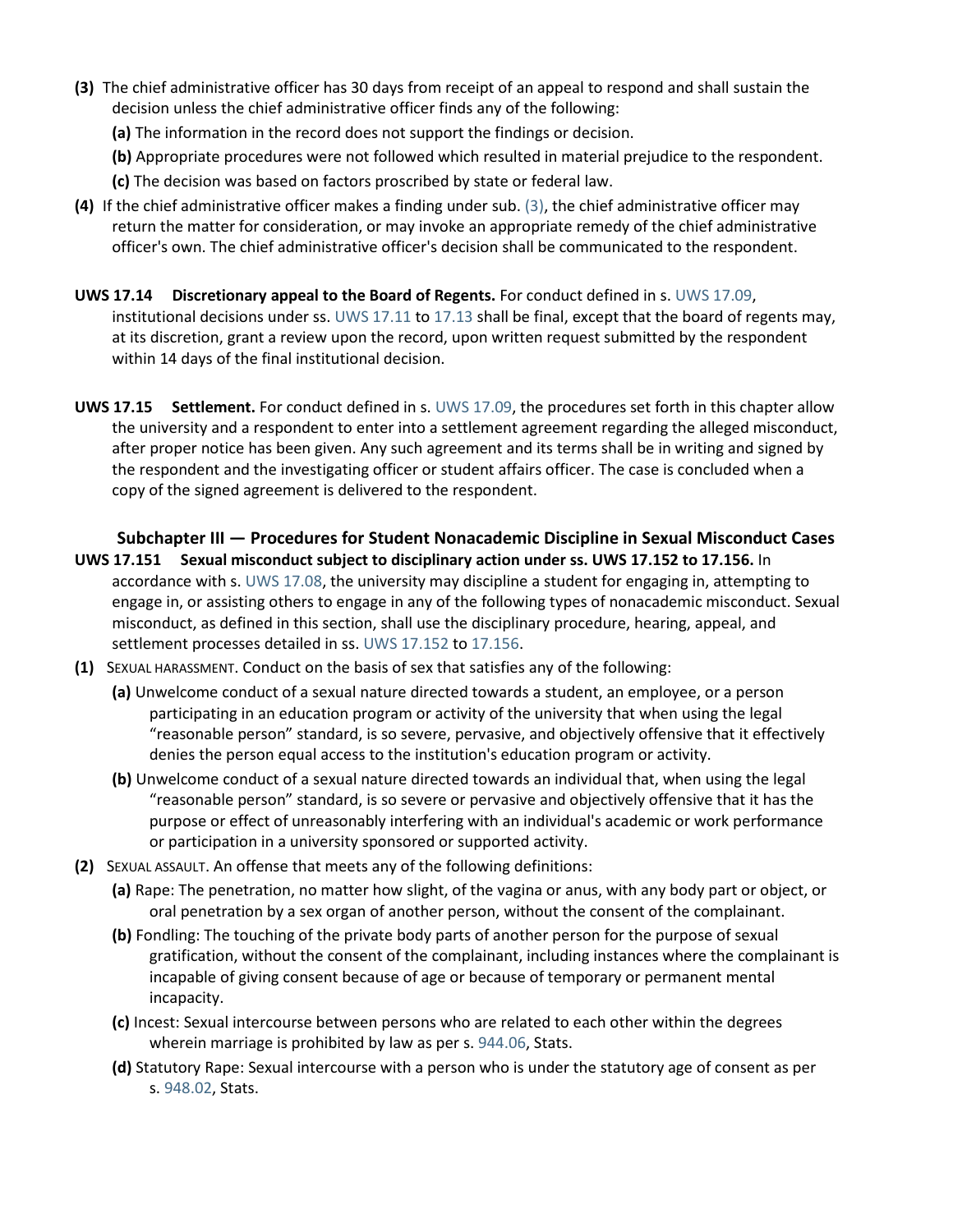- **(3)** DATING VIOLENCE. Violence committed by a person who is or has been in a social relationship of a romantic or intimate nature with the complainant; and where the existence of such a relationship shall be determined based on a consideration of the following factors: the length of the relationship, the type of relationship, and the frequency of interaction between the persons involved in the relationship.
- **(4)** DOMESTIC VIOLENCE. Felony or misdemeanor crimes of violence committed by a current or former spouse or intimate partner of the complainant, by a person with whom the complainant shares a child in common, by a persons who is cohabitating with or has cohabitated with the complainant as a spouse or intimate partner, by a person similarly situated to a spouse of the complainant under the domestic or family violence laws of Wisconsin, or by any other person against an adult or youth individual who is protected from that person's acts under the domestic or family violence laws of Wisconsin as per ss. [813.12 \(1\) \(am\)](https://docs.legis.wisconsin.gov/document/statutes/813.12(1)(am)) and [968.075,](https://docs.legis.wisconsin.gov/document/statutes/968.075) Stats.
- **(5)** STALKING. Engaging in a course of conduct directed at a specific person that would cause a reasonable person to fear for their safety or the safety of others; or suffer substantial emotional distress.
- **(6)** SEXUAL EXPLOITATION. Attempting, taking or threatening to take nonconsensual sexual advantage of another person. Examples include:
	- **(a)** Engaging in any of the following conduct without the knowledge and consent of all participants:
		- **1.** Observing, recording, or photographing private body parts or sexual activity of one or more complainants.
		- **2.** Allowing another person to observe, record, or photograph sexual activity or private body parts of one or more complainants.
		- **3.** Otherwise distributing recordings, photographs, or other images of the same of one or more complainants.
	- **(b)** Masturbating, touching one's genitals, or exposing one's genitals in complainant's presence without the consent of complainant, or inducing another person to do the same.
	- **(c)** Dishonesty or deception regarding the use of contraceptives or condoms during the course of sexual activity.
	- **(d)** Inducing incapacitation through deception for the purpose of making another person vulnerable to non-consensual sexual activity.
	- **(e)** Coercing the complainant to engage in sexual activity for money or anything of value.
	- **(f)** Threatening distribution of any of the following, to coerce the complainant into sexual activity or providing money or anything of value:
		- **1.** Photos, videos, or recordings depicting private body parts or sexual activity of one or more persons.
		- **2.** Other information of a sexual nature, including sexual history or sexual orientation.

# **UWS 17.152 Sexual misconduct disciplinary procedure.**

- **(1)** PROCESS. The investigating officer may proceed in accordance with this section to impose, subject to hearing and appeal rights, one or more of the disciplinary sanctions listed in s. [UWS 17.085 \(1\),](https://docs.legis.wisconsin.gov/document/administrativecode/UWS%2017.085(1)) for sexual misconduct defined in s. [UWS 17.151,](https://docs.legis.wisconsin.gov/document/administrativecode/UWS%2017.151) and conduct described in s. [UWS 17.09](https://docs.legis.wisconsin.gov/document/administrativecode/UWS%2017.09) may be consolidated with sexual misconduct charges pursuant to this section and consistent with s. [UWS 17.08.](https://docs.legis.wisconsin.gov/document/administrativecode/UWS%2017.08) When responding to sexual misconduct, the university may take the following actions:
	- **(a)** The university may consolidate disciplinary procedures as to allegations of sexual misconduct, as defined in s. [UWS 17.151,](https://docs.legis.wisconsin.gov/document/administrativecode/UWS%2017.151) against more than one respondent, or by more than one complainant against one or more respondents, or by one party against the other party, where the allegations of sexual misconduct arise out of the same facts or circumstances.
	- **(b)** In consultation with the complainant, the university may choose to address allegations of sexual misconduct with non-disciplinary measures outside the procedures of this chapter. Non-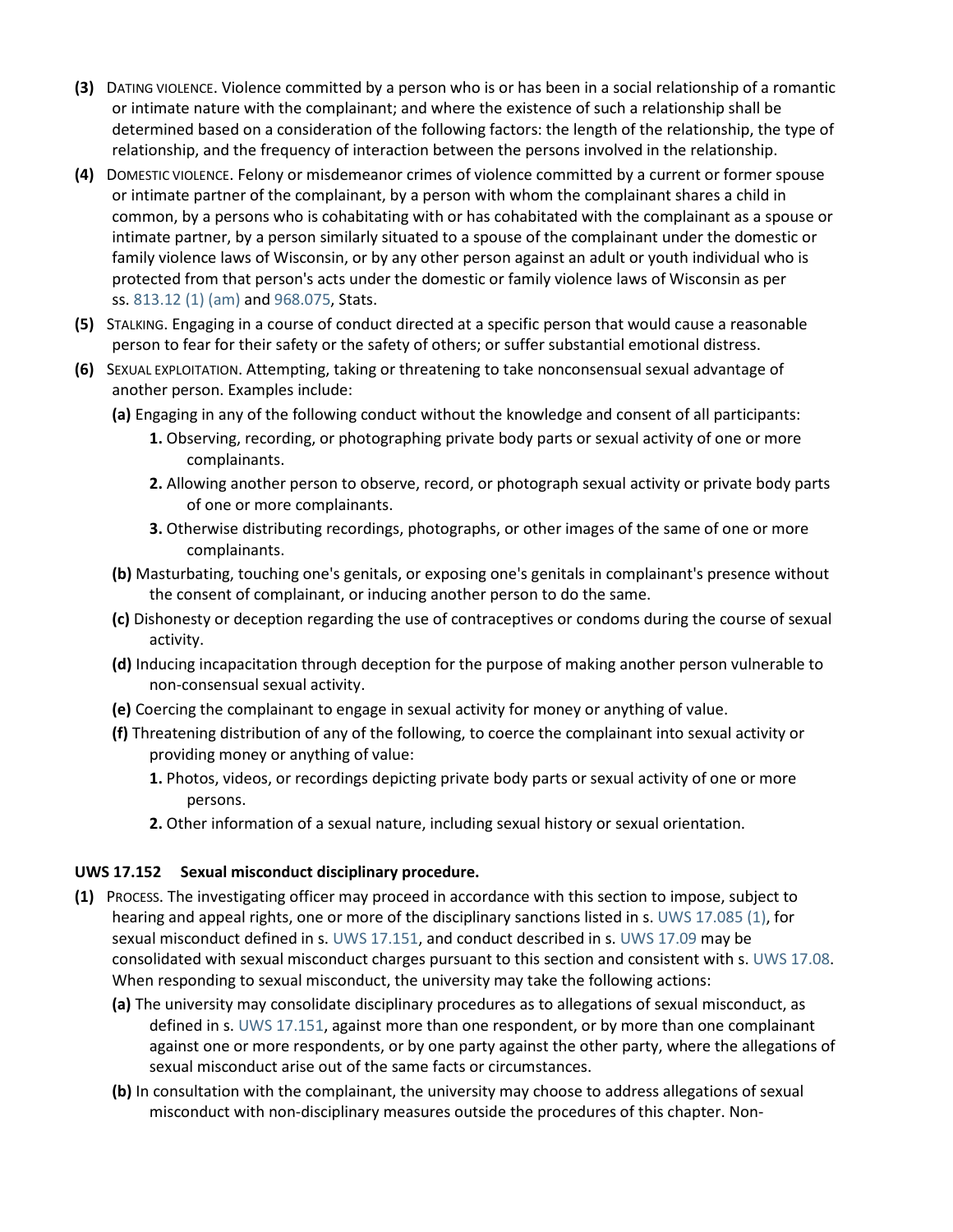disciplinary measures may include supportive measures and protective measures for complainant, which may or may not involve the respondent.

- **(2)** TITLE IX MISCONDUCT. Either a complainant or the Title IX Coordinator may file the formal Title IX complaint as defined in s. [UWS 17.02 \(8m\).](https://docs.legis.wisconsin.gov/document/administrativecode/UWS%2017.02(8m)) Unless a formal Title IX complaint is dismissed under par. [\(a\)](https://docs.legis.wisconsin.gov/document/administrativecode/UWS%2017.152(2)(a)) or [\(b\),](https://docs.legis.wisconsin.gov/document/administrativecode/UWS%2017.152(2)(b)) sexual misconduct under this section shall also be considered "Title IX misconduct" and require associated process. Dismissals will be handled as follows:
	- **(a)** The university shall dismiss a formal Title IX complaint that does not meet all of the following requirements:
		- **1.** The alleged conduct is on the basis of sex and meets the definitions of sexual harassment, as defined in s. [UWS 17.151 \(1\) \(a\),](https://docs.legis.wisconsin.gov/document/administrativecode/UWS%2017.151(1)(a)) or sexual assault, dating violence, domestic violence, or stalking, as defined in s. [UWS 17.151 \(2\)](https://docs.legis.wisconsin.gov/document/administrativecode/UWS%2017.151(2)) to [\(5\).](https://docs.legis.wisconsin.gov/document/administrativecode/UWS%2017.151(5))
		- **2.** The alleged conduct occurred within a university "education program or activity," as defined in s. [UWS 17.02 \(7m\).](https://docs.legis.wisconsin.gov/document/administrativecode/UWS%2017.02(7m))
		- **3.** The alleged conduct occurred against the complainant while in the United States.
		- **4.** The complainant is participating in or attempting to participate in the university's education program or activity at the time the complaint is filed.
	- **(b)** The university may dismiss a formal Title IX complaint if any of the following conditions are met at any time during the disciplinary procedure or hearing:
		- **1.** The complainant notifies the Title IX Coordinator in writing that the complainant would like to withdraw the formal Title IX complaint or any allegations therein.
		- **2.** The respondent is no longer enrolled in the university.
		- **3.** Specific circumstances prevent the university from gathering evidence sufficient to reach a determination as to the formal Title IX complaint or allegations therein.
	- **(c)** Upon dismissal of a formal Title IX complaint, the university shall promptly send written notice of the dismissal and reason therefore simultaneously to the complainant and respondent. The complainant and respondent have the right to appeal the dismissal of a formal Title IX complaint under s. [UWS 17.154 \(1\).](https://docs.legis.wisconsin.gov/document/administrativecode/UWS%2017.154(1))

**(d)** Dismissal of a formal Title IX complaint does not preclude other university action under this chapter.

- **(3)** NOTICE OF INVESTIGATION. When the investigating officer concludes that proceedings under this section are warranted, the investigating officer shall promptly distribute a written notice of investigation in person, by telephone or by electronic mail, to the complainant and respondent. The notice of investigation shall include all of the following:
	- **(a)** The details known at the time of issuing notice, including:
		- **1.** The identities of the complainant and respondent involved in the incident, if known.
		- **2.** The conduct allegedly constituting sexual misconduct.
		- **3.** The date and location of alleged incident, if known.
	- **(b)** Notice to the complainant and respondent that they may have an advisor of their choice, who may be an attorney.
	- **(c)** Notice to the complainant and respondent that they may inspect and review evidence collected during the investigation.
	- **(d)** Notice that making a knowingly false statement or refusing to comply regarding a university matter may violate s. [UWS 17.09 \(11\)](https://docs.legis.wisconsin.gov/document/administrativecode/UWS%2017.09(11)) and could result in additional sanctions.
	- **(e)** Notice that the respondent is presumed not responsible for the alleged sexual misconduct until a determination regarding responsibility is made at the conclusion of the disciplinary procedure.
	- **(f)** Notice if the sexual misconduct disciplinary procedure also involves Title IX misconduct.
	- **(g)** Information about the nonacademic misconduct process available under this chapter and about any available informal resolution process.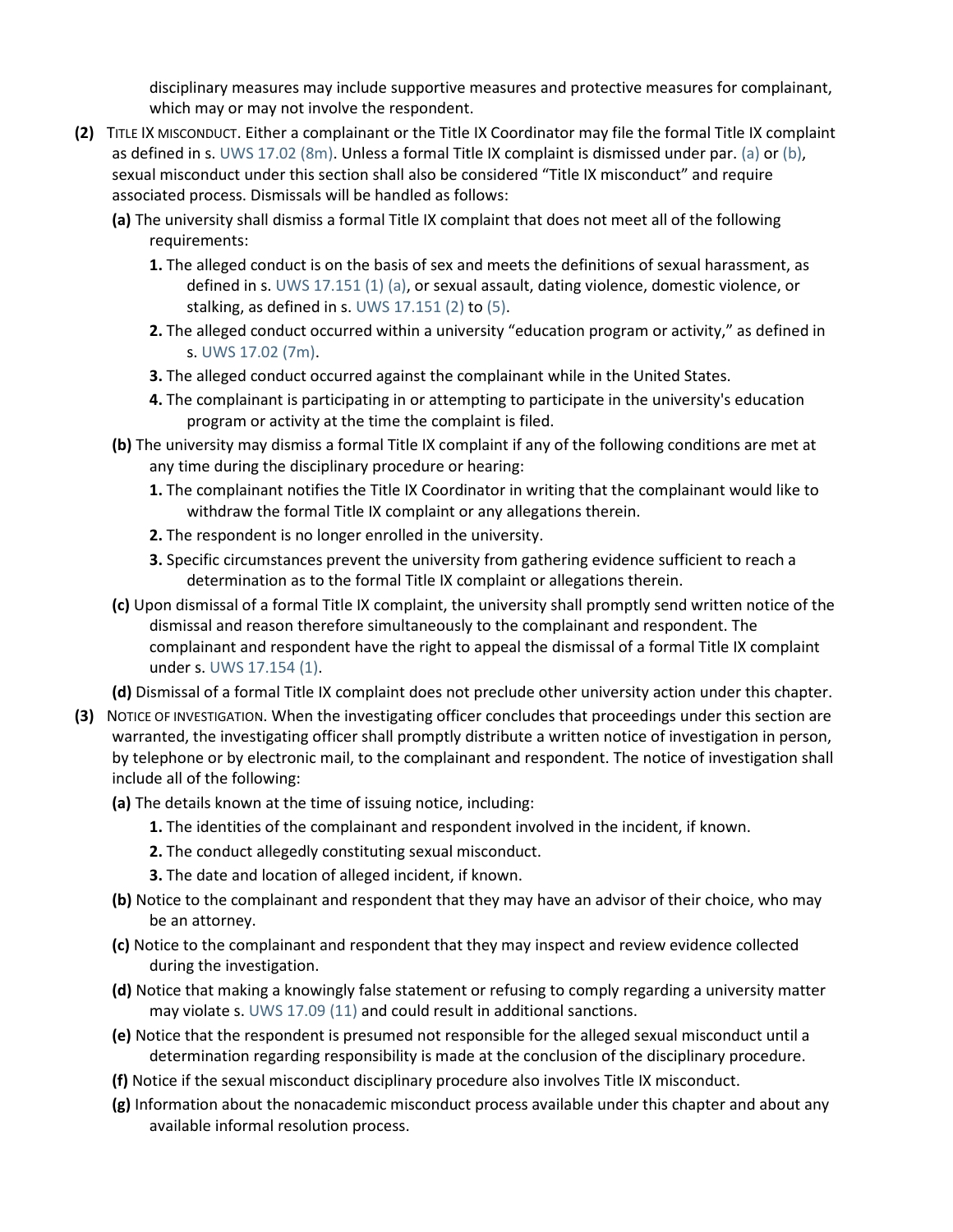- **(h)** If, during the course of an investigation, the university decides to investigate allegations that are not included in the notice of investigation, the university shall send an amended notice of investigation with additional allegations.
- **(4)** INVESTIGATION. During the investigation, the investigating officer shall do all of the following:

**(a)** Provide an equal opportunity for the parties to present witnesses, including fact and expert witnesses, and other inculpatory and exculpatory evidence.

**(b)** Not restrict the ability of either party to discuss the allegations under investigation or to gather and present relevant evidence.

**(c)** Provide the parties with the same opportunities to have others present during any grievance proceeding, including the opportunity to be accompanied to any related meeting or proceeding by the advisor of their choice, who may be, but is not required to be, an attorney, and not limit the choice or presence of advisor for either the complainant or respondent in any meeting or grievance proceeding; the university may, however, establish restrictions regarding the extent to which the advisor may participate in the proceedings, as long as the restrictions apply equally to both parties.

**(d)** Provide, to a party whose participation is invited or expected, written notice of the date, time, location, participants, and purpose of all hearings, investigative interviews, or other meetings, with sufficient time for the party to prepare to participate.

**(e)** Not access, consider, disclose, or otherwise use a party's records that are made or maintained by a physician, psychiatrist, psychologist, or other recognized professional or paraprofessional acting in the professional's or paraprofessional's capacity, or assisting in that capacity, and which are made and maintained in connection with the provision of treatment to the party, unless the university obtains that party's voluntary, written consent to do so for a grievance process under this section.

**(5)** REVIEW OF EVIDENCE. Prior to completion of the final investigative report, as described in sub. [\(6\),](https://docs.legis.wisconsin.gov/document/administrativecode/UWS%2017.152(6)) the university shall provide the complainant and respondent and their advisors, if any:

**(a)** The evidence gathered during the university's investigation that is directly related to the allegations of sexual misconduct, in an electronic format or hard copy, regardless of whether obtained from a party or other source, so that each party can meaningfully respond to the evidence prior to conclusion of the investigation. This shall include information upon which the university does not intend to rely in reaching a determination regarding responsibility as well as any inculpatory or exculpatory evidence.

**(b)** At least 10 days to submit a written response to the evidence, which the investigator shall consider prior to completion of the final investigative report.

**(6)** FINAL INVESTIGATIVE REPORT. The investigator shall create an investigative report that fairly summarizes relevant evidence. The final investigative report may contain recommended determinations as to whether sexual misconduct occurred and specification of any sanction recommended. The final investigative report shall be delivered simultaneously to the respondent and complainant and their advisors, if any, for their review and response at least 10 days prior to a hearing. Upon distribution of the final investigative report to the complainant and respondent, the following conditions shall apply:

**(a)** The complainant and respondent have the right to a hearing under s. [UWS 17.153](https://docs.legis.wisconsin.gov/document/administrativecode/UWS%2017.153) for a formal determination as to whether sexual misconduct occurred, potential disciplinary sanctions, or both.

**(b)** The university shall proceed under s. [UWS 17.153](https://docs.legis.wisconsin.gov/document/administrativecode/UWS%2017.153) to schedule a hearing on the matter. A hearing shall be conducted unless the complainant and respondent waive, in writing, the right to such a hearing or otherwise voluntarily choose to proceed with a settlement agreement or informal resolution under s. [UWS 17.156.](https://docs.legis.wisconsin.gov/document/administrativecode/UWS%2017.156)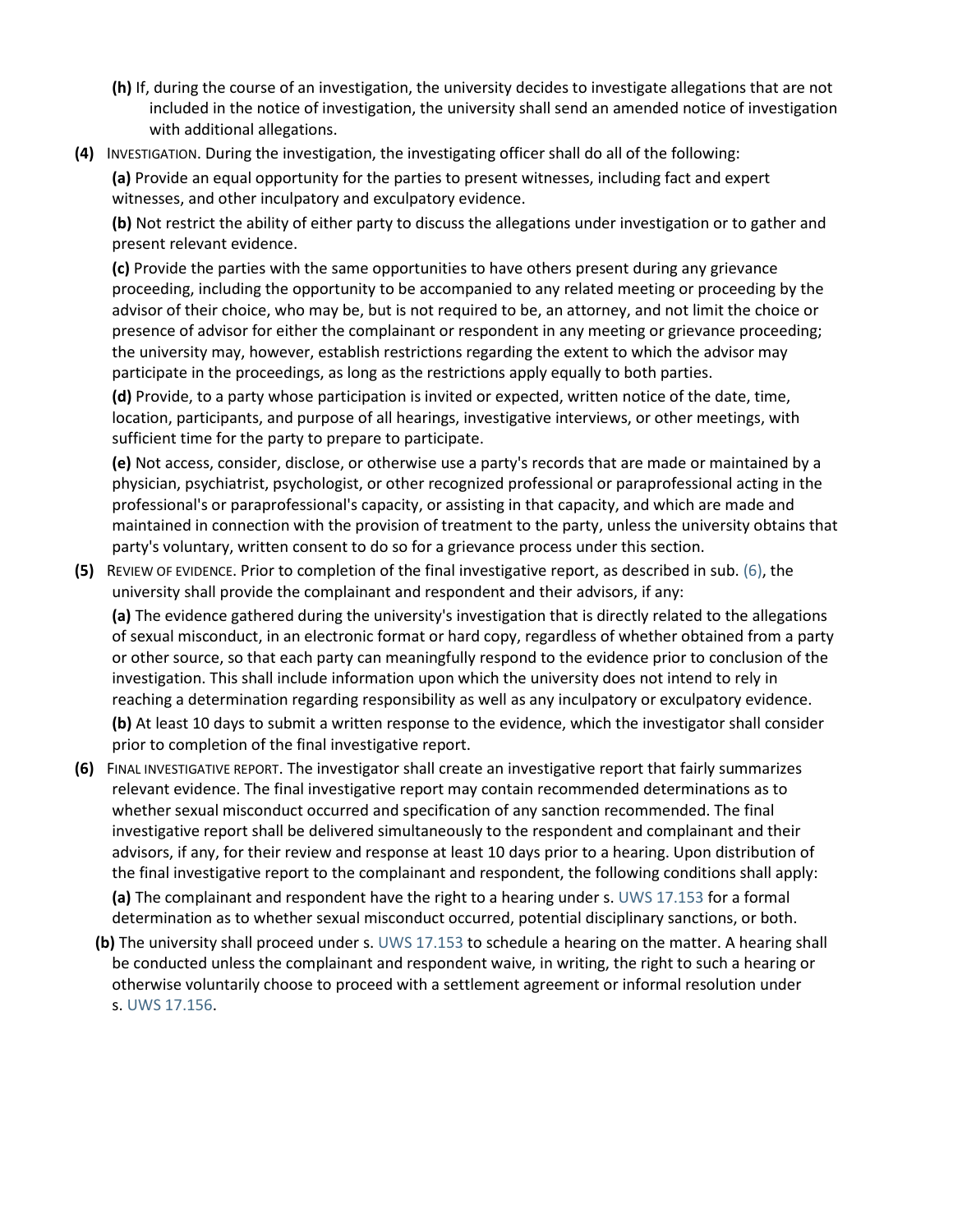## **UWS 17.153 Sexual misconduct hearing.**

- **(1)** The university shall have the right to decide whether a hearing examiner or hearing committee shall hear the matter.
- **(2)** The university shall take the necessary steps to convene the hearing and shall schedule it within 15 days of the distribution of the final investigative report. The hearing shall be conducted within 45 days of the distribution of the final investigative report, unless a different time period is mutually agreed upon by the complainant, respondent and university or is ordered or permitted by the hearing examiner or committee.
- **(3)** No less than 10 days in advance of the hearing, the hearing examiner or committee shall obtain from the investigating officer, in writing, the final investigative report and any additional available information of the type described in s. [UWS 17.152 \(4\).](https://docs.legis.wisconsin.gov/document/administrativecode/UWS%2017.152(4))
- **(4)** The hearing shall be conducted in accordance with all of the following guidance and requirements:

**(a)** The hearing process shall further the educational purposes and reflect the university context of nonacademic misconduct proceedings. The process need not conform to state or federal rules of criminal or civil procedure, except as expressly provided in this chapter.

**(b)** Both the complainant and respondent shall have the right to question adverse witnesses, the right to present information and witnesses, the right to be heard on their own behalf, and the right to be accompanied by an advisor of their choice. The advisor may be a lawyer. In accordance with the educational purposes of the hearing, the complainant and respondent are expected to respond on their own behalf to questions asked of them during the hearing.

- **(c)** The hearing examiner or committee:
	- **1.** Shall admit information that has reasonable value in proving the facts, but may exclude immaterial, irrelevant, or unduly repetitious testimony.
	- **2.** May not permit questions and evidence about the complainant's sexual predisposition or prior sexual behavior unless:
		- **a.** Such questions and evidence about the complainant's prior sexual behavior are offered to prove that someone other than the respondent committed the conduct alleged by the complainant, or
		- **b.** The questions and evidence concern specific incidents of the complainant's prior sexual behavior with respect to the respondent and are offered to prove consent.
	- **3.** Shall observe recognized legal privileges including those described in s. [UWS 17.152 \(4\) \(e\).](https://docs.legis.wisconsin.gov/document/administrativecode/UWS%2017.152(4)(e))

**4.** May take reasonable steps to maintain order and adopt procedures for the questioning of parties or witnesses appropriate to the circumstances of the testimony, provided the advisors for the complainant and respondent are allowed to effectively cross-examine any party or witness.

- **(5)** The party's advisors shall conduct cross examination directly, orally, and in real time by the party's advisor. A party may not personally conduct cross examination. The following conditions shall apply:
	- **(a)** If a party does not have an advisor at the hearing to conduct cross-examination, the university shall provide someone, without fee or charge, who may or may not be an attorney, to conduct crossexamination.
	- **(b)** Before a party or witness answers a cross-examination or other question, the hearing examiner or committee shall first determine whether a question is relevant or not and explain any decision to exclude those questions as not relevant.
	- **(c)** The hearing examiner or committee may not draw an inference regarding responsibility based solely on a party's or a witness's absence from the hearing or refusal to answer cross-examination questions.
	- **(d)** At hearings involving Title IX misconduct, if a party or a witness does not submit to crossexamination at the hearing, then the hearing examiner or committee may not rely on any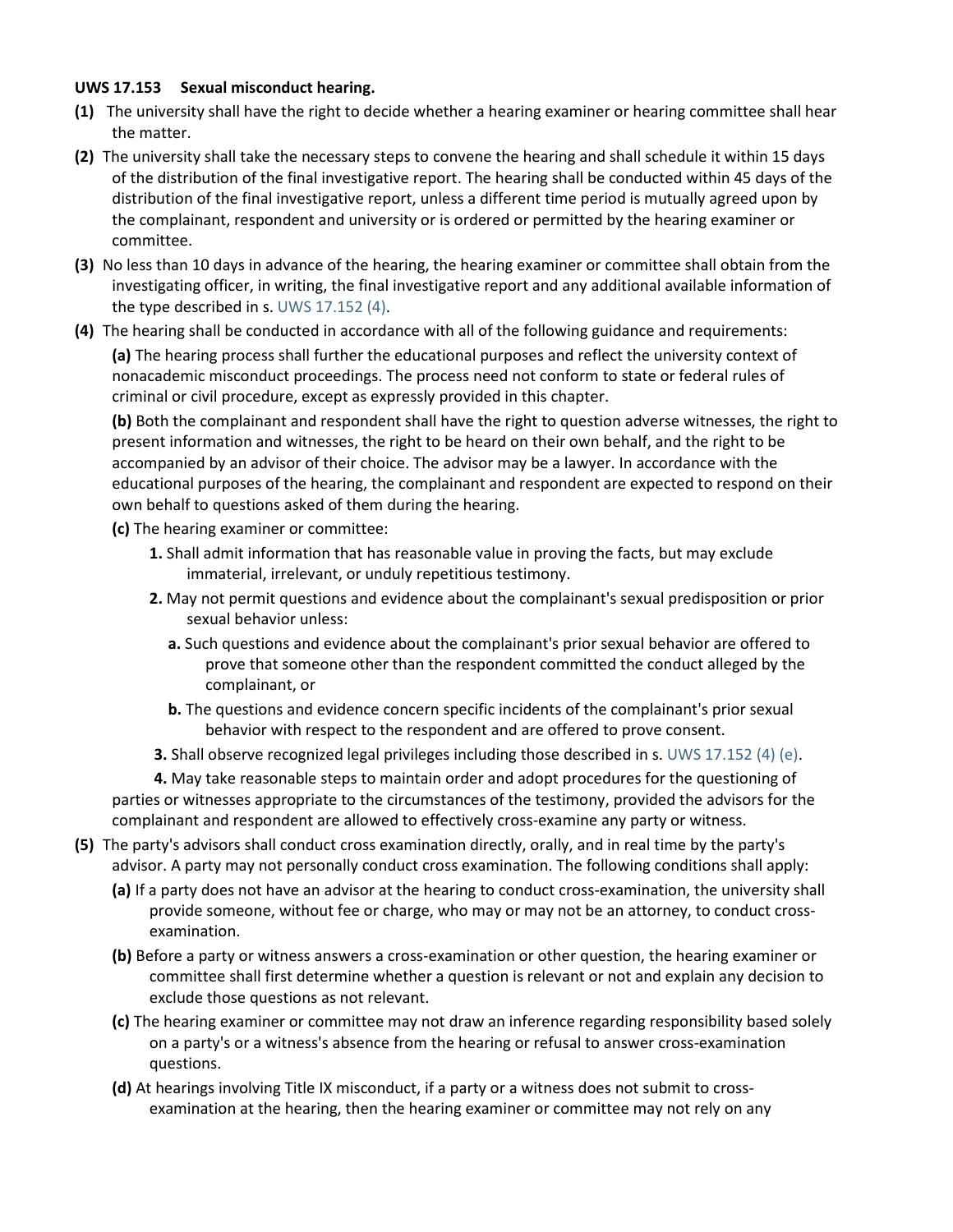statement of that party or witness made prior to or during the hearing in reaching a determination regarding responsibility.

- **(6)** If a party fails to appear at a scheduled hearing and to proceed, the hearing examiner or committee may issue a decision based upon the information provided except as described in sub.  $(5)$   $(d)$ .
- **(7)** The hearing examiner or committee shall make a record of the hearing. The record shall include a verbatim record of the testimony, which may be a sound recording, and a file of all evidence presented at the hearing. The respondent and the complainant may access the record, except as may be precluded by applicable state or federal law.
- **(8)** The hearing examiner or committee shall prepare written findings of fact and a written statement of its decision based upon the record of the hearing, using the preponderance of the evidence standard. The written report shall include all of the following:
	- **(a)** Identification of the allegations potentially constituting sexual misconduct.
	- **(b)** A description of the procedural steps taken from the receipt of the initial complaint through the determination, including any notifications to the complainant and respondent, interviews with the complainant and respondent and witnesses, site visits, methods used to gather other evidence, and hearings held.
	- **(c)** Findings of fact supporting the determination.
	- **(d)** Conclusions regarding the application of this chapter to the facts.
	- **(e)** A statement of, and rationale for, the result as to each allegation, including a determination regarding responsibility under this subchapter, including any Title IX misconduct, any disciplinary sanctions the university imposes on the respondent, and whether remedies designed to restore or preserve equal access to the university's education program or activity shall be provided by the university to the complainant.
	- **(f)** One or more of the disciplinary sanctions listed in s. [UWS 17.085 \(1\),](https://docs.legis.wisconsin.gov/document/administrativecode/UWS%2017.085(1)) if imposed by the hearing examiner or committee.
	- **(g)** Procedures and permissible bases for the complainant and respondent to appeal.
- **(9)** The decision of the hearing examiner or committee shall be prepared within 14 days of the hearing, and delivered simultaneously to the respondent and the complainant, excluding information that may be precluded by state or federal law. If an appeal is filed, the decision regarding responsibility becomes final on the date the university provides the complainant and respondent with the written determination of the result of the appeal. If no appeal is filed, the decision regarding responsibility becomes final once the last date to appeal passes.
- **(10)** Disciplinary hearings are subject to s. [19.85,](https://docs.legis.wisconsin.gov/document/statutes/19.85) Stats., Wisconsin Open Meetings of Governmental Bodies, and may be closed if the respondent or complainant requests a closed hearing or if the hearing examiner or committee determines it is necessary to hold a closed hearing. Deliberations of the committee shall be held in closed session, in accordance with s. [19.85,](https://docs.legis.wisconsin.gov/document/statutes/19.85) Stats. As such, proper notice and other applicable rules shall be followed.

# **UWS 17.154 Appeal to the chancellor for sexual misconduct.**

- **(1)** The respondent or complainant may appeal in writing to the chief administrative officer within 14 days of the date of the written decision for a review, based on the record, of the following:
	- **(a)** A dismissal of a formal Title IX complaint.
	- **(b)** The written decision of the hearing examiner or committee.
- **(2)** The chief administrative officer has 30 days from receipt of an appeal to respond in writing simultaneously to both the complainant and respondent and shall sustain the decision unless the chief administrative officer finds any of the following:
	- **(a)** The information in the record does not support the findings or decision.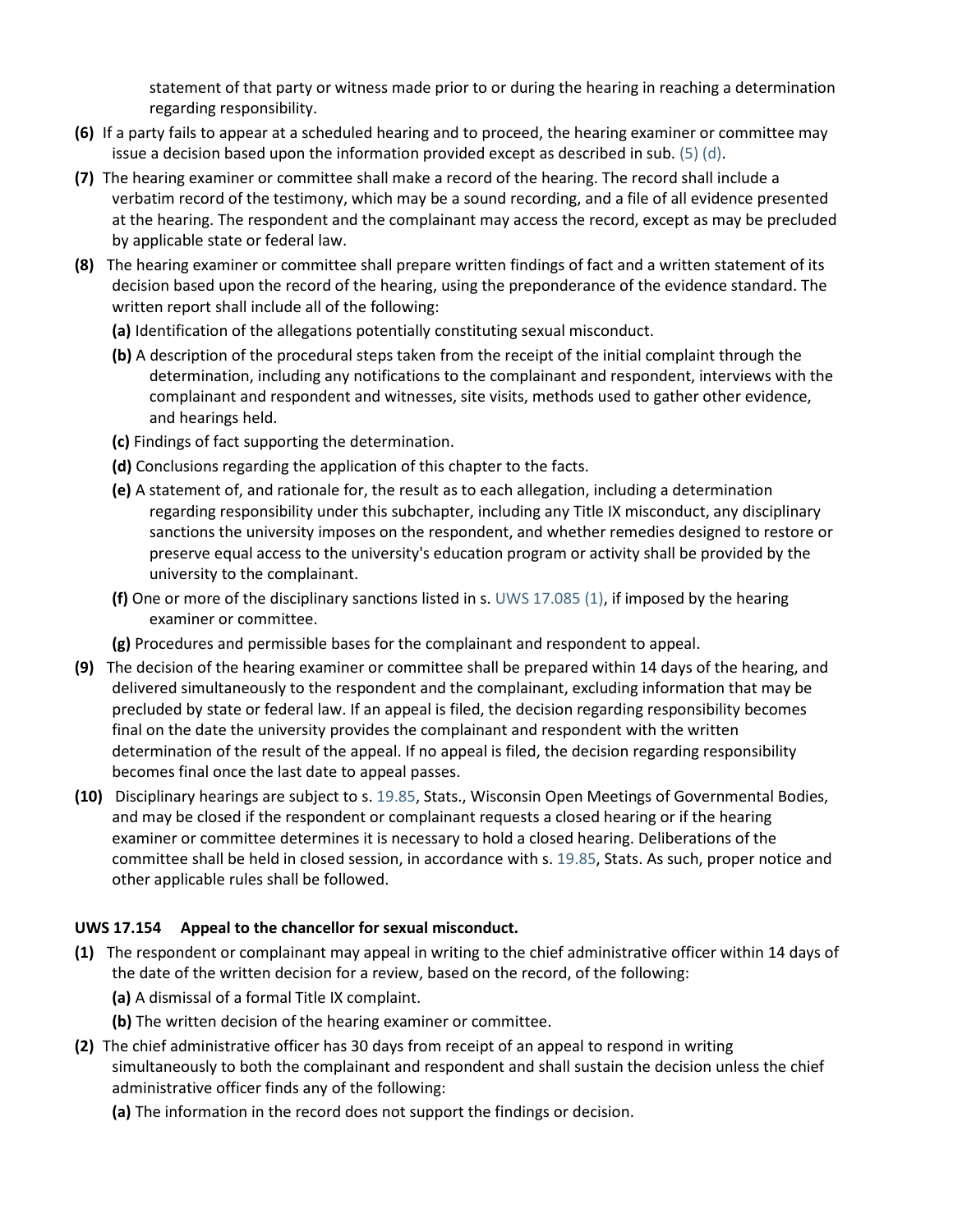- **(b)** A procedural irregularity affected the outcome of the matter.
- **(c)** The decision was based on factors proscribed by state or federal law.
- **(d)** New evidence that was not reasonably available at the time the determination regarding responsibility or dismissal was made that could affect the outcome of the matter.
- **(e)** The Title IX Coordinator, investigator, hearing examiner, or a member of the hearing committee had a conflict of interest or bias for or against complainants or respondents generally or the individual complainant or respondent that affected the outcome of the matter.
- **(3)** If the chief administrative officer makes a finding under sub. [\(2\),](https://docs.legis.wisconsin.gov/document/administrativecode/UWS%2017.154(2)) the chief administrative officer may return the matter for consideration, or may invoke an appropriate remedy of their own. The chief administrative officer's written decision describing the result of the appeal and the rationale for the result shall be communicated simultaneously to the respondent and complainant.
- **(4)** When an appeal is filed, the chief administrative officer shall notify the other party in writing and give both the complainant and respondent a reasonable, equal opportunity to submit a written statement supporting or challenging the outcome.
- **UWS 17.155 Discretionary appeal to the Board of Regents for sexual misconduct.** University decisions under ss. [UWS 17.152](https://docs.legis.wisconsin.gov/document/administrativecode/UWS%2017.152) to [17.154](https://docs.legis.wisconsin.gov/document/administrativecode/UWS%2017.154) shall be final, except that the board of regents may, at its discretion, grant a review upon the record, upon written request submitted by any party within 14 days of the final university decision. If the board of regents grants a review upon the record, it shall:
- **(1)** Notify the other party in writing and give both the complainant and respondent a reasonable, equal opportunity to submit a written statement supporting or challenging the outcome.
- **(2)** Issue a written decision describing the result of the appeal and the rationale for the result and provide the written decision simultaneously to both the complainant and respondent.

# **UWS 17.156 Settlement for sexual misconduct.**

- **(1)** The procedures set forth in this chapter allow the university, the respondent, and the complainant to voluntarily enter into a settlement agreement or informal resolution regarding the alleged misconduct, any time after the notice of investigation has been distributed to the complainant and respondent and prior to any final determination regarding responsibility. Any such agreement and its terms shall be in writing and signed by the complainant, respondent, and the Title IX Coordinator or designee except in any of the following circumstances:
	- **(a)** There is no identified complainant.
	- **(b)** The complainant has chosen not to participate in proceedings pursuant to this subchapter.
	- **(c)** Title IX misconduct is involved, and the complainant has withdrawn the formal Title IX complaint.
- **(2)** In the circumstances described in sub. [\(1\),](https://docs.legis.wisconsin.gov/document/administrativecode/UWS%2017.156(1)) the agreement and its terms may be signed by only the respondent and the Title IX Coordinator or designee. The case is concluded when a copy of the signed agreement is delivered to the complainant, if any, and respondent. At any time prior to agreeing to a resolution, either party has the right to withdraw from the settlement process and resume the process under ss. [UWS 17.152](https://docs.legis.wisconsin.gov/document/administrativecode/UWS%2017.152) to [17.155.](https://docs.legis.wisconsin.gov/document/administrativecode/UWS%2017.155)

# **Subchapter IV — Effect of Discipline, Petitions for Restoration, and Emergency Suspension UWS 17.16 Effect of discipline within the institution.** A respondent who, at the time of commencement, is subject to a continuing disciplinary sanction under s. [UWS 17.085 \(1\)](https://docs.legis.wisconsin.gov/document/administrativecode/UWS%2017.085(1)) or unresolved disciplinary charges as a result of a report under s. [UWS 17.11](https://docs.legis.wisconsin.gov/document/administrativecode/UWS%2017.11) or [17.152,](https://docs.legis.wisconsin.gov/document/administrativecode/UWS%2017.152) shall not be awarded a degree during the pendency of the sanction or disciplinary proceeding.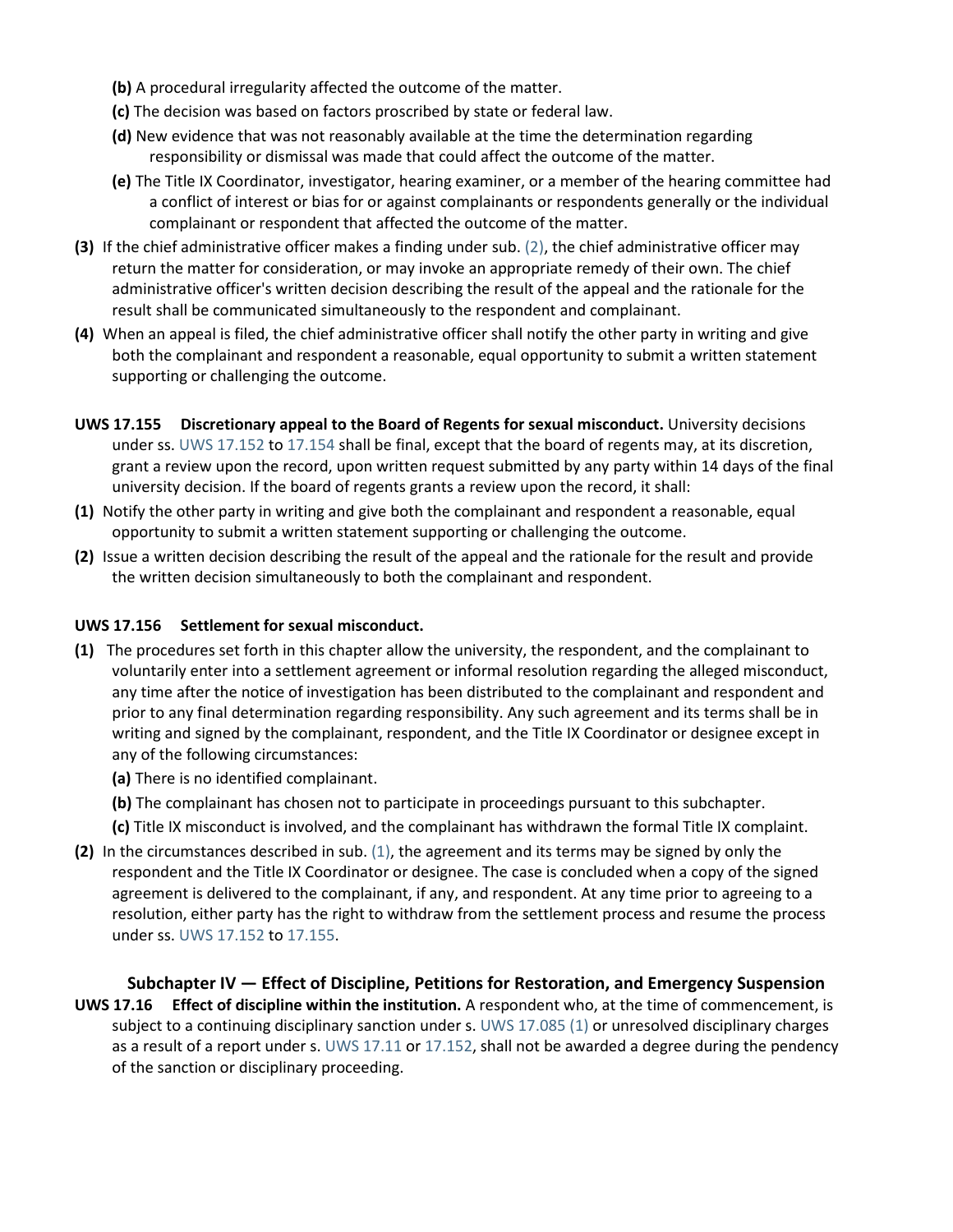#### **UWS 17.17 Effect of suspension or expulsion within the university system.**

- **(1)** Suspension or expulsion shall be systemwide in effect and shall be noted on an individual's transcript, with suspension noted only for the duration of the suspension period.
- **(2)** An individual who is suspended from one institution in the University of Wisconsin System may not enroll in another institution in the system until the suspension has expired by its own terms, except as provided in s. [UWS 17.18.](https://docs.legis.wisconsin.gov/document/administrativecode/UWS%2017.18)
- **(3)** An individual who is expelled from one institution in the University of Wisconsin System may not enroll in another institution in the system, except as provided in s. [UWS 17.18.](https://docs.legis.wisconsin.gov/document/administrativecode/UWS%2017.18)
- **(4)** An individual who is in a state of suspension or expulsion from the university under this chapter, or who leaves or withdraws from the university while under nonacademic misconduct charges under this chapter, may not be present on any campus without the written consent of the chief administrative officer of that campus.
- **(5)** Upon completion of a suspension period, an individual who is academically eligible may re-enroll in the institution which suspended the individual, provided all conditions from previous disciplinary sanctions have been met.
- **UWS 17.18 Petition for restoration of rights after suspension or expulsion.** A respondent who has been suspended may petition to have their student status, rights, and privileges restored before the suspension has expired by its own terms under s. [UWS 17.17 \(2\).](https://docs.legis.wisconsin.gov/document/administrativecode/UWS%2017.17(2)) A respondent who has been expelled may petition for the right to apply for readmission. The petition shall be in writing and directed to the *Chancellor of UW-Stevens Point* from which the respondent was suspended or expelled from a different University of Wisconsin institution to which the respondent seeks admission. The *Chancellor of UW-Stevens Point* shall make the readmission decision. In cases of sexual misconduct, the readmission decision shall be made in consultation with the Title IX Coordinator and reasonable attempts shall be made to notify the complainant of any change to the disciplinary outcome. If enrolled as a student at the time of the petition, the complainant shall be provided opportunity to respond to the petition prior to the readmission decision.

#### **UWS 17.19 Emergency suspension.**

- **(1)** The chief administrative officer may impose an emergency suspension on a respondent, pending final institutional action on a report of nonacademic misconduct, in accordance with the procedures of this section.
- **(2)** The chief administrative officer of each institution may impose an emergency suspension on a respondent when all of the following conditions are met:
	- **(a)** The investigating officer has made a reasonable attempt to offer the respondent the opportunity for discussion, either in person or by telephone.
	- **(b)** The investigating officer recommends a sanction of suspension or expulsion.
	- **(c)** The chief administrative officer concludes, based on the available information, that the misconduct occurred and that the respondent's continued presence on campus meets one or more of the following conditions:
		- **1.** Would constitute a potential for serious harm to the respondent.
		- **2.** Would constitute a potential for serious harm to others.
		- **3.** Would pose a threat of serious disruption of university-run or university-authorized activities.
		- **4.** Would constitute a potential for serious damage to university facilities or property.

**(d)** In cases of sexual misconduct as defined in s. [UWS 17.151,](https://docs.legis.wisconsin.gov/document/administrativecode/UWS%2017.151) the chief administrative officer makes reasonable attempts to consult with the complainant and offer protective measures.